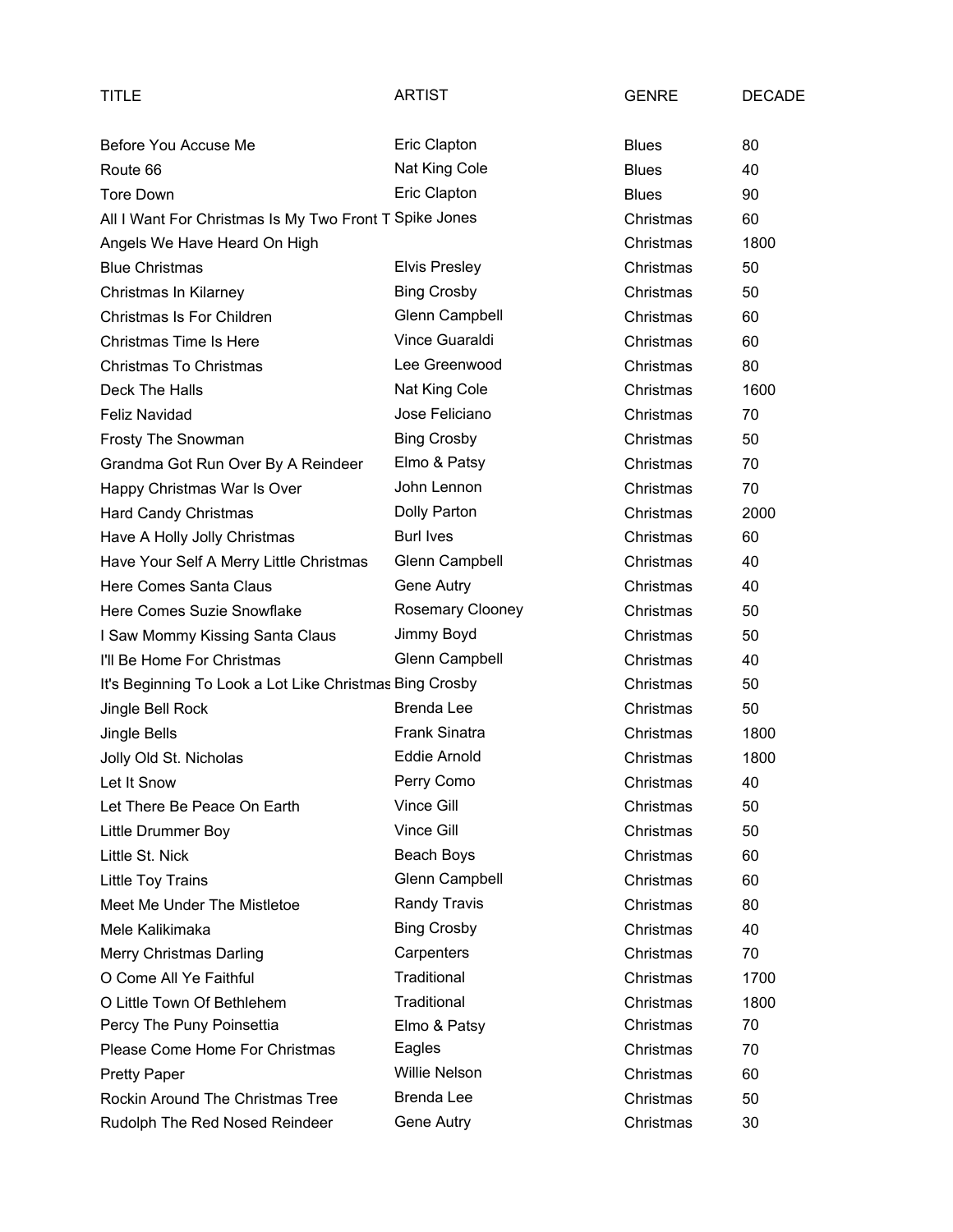| TITLE                                                | <b>ARTIST</b>           | <b>GENRE</b> | <b>DECADE</b> |
|------------------------------------------------------|-------------------------|--------------|---------------|
| Santa Baby                                           | Eartha Kitt             | Christmas    | 50            |
| Santa Claus Is Coming To Town                        | <b>Bing Crosby</b>      | Christmas    | 30            |
| <b>Shake Me I Rattle</b>                             | Lorrie Morgan           | Christmas    | 60            |
| <b>Silent Night</b>                                  | Traditional             | Christmas    | 1800          |
| <b>Silver Bells</b>                                  | <b>Bing Crosby</b>      | Christmas    | 50            |
| Sleigh Ride                                          | Amy Grant               | Christmas    | 50            |
| <b>Tender Tennessee Christmas</b>                    | Amy Grant               | Christmas    | 80            |
| The Christmas Song                                   | Nat King Cole           | Christmas    | 40            |
| The First Noel                                       | Traditional             | Christmas    | 1878          |
| The Greatest Gift Of All                             | Lee Greenwood           | Christmas    | 80            |
| The Restroom Door Said Gentlemen                     | <b>Bob Rivers</b>       | Christmas    | 80            |
| There's No Place Like Home For The Holid Bing Crosby |                         | Christmas    | 50            |
| This Time Of Year                                    | Michael Johnson         | Christmas    | 80            |
| Toyland                                              | Doris Day               | Christmas    | 1900          |
| Up On A Housetop                                     | Gene Autry              | Christmas    | 50            |
| We Wish You A Merry Christmas                        | Traditional             | Christmas    | 1800          |
| <b>White Christmas</b>                               | <b>Bing Crosby</b>      | Christmas    | 50            |
| Winter Wonderland                                    | <b>Bing Crosby</b>      | Christmas    | 30            |
| 455 Rocket                                           | Kathy Mattea            | Country      | 90            |
| 48 Ford                                              | <b>Steve Warnier</b>    | Country      | 2010          |
| Abilene                                              | George Hamilton         | Country      | 60            |
| Aces                                                 | Suzy Bogus              | Country      | 90            |
| <b>Act Naturally</b>                                 | <b>Buck Owens</b>       | Country      | 60            |
| All My Exes Live In Texas                            | George Strait           | Country      | 80            |
| All You Ever Do Is Bring Me Down                     | Mavericks               | Country      | 90            |
| Always On My Mind                                    | <b>Willie Nelson</b>    | Country      | 80            |
| Amazed                                               | Lone Star               | Country      | $90\,$        |
| Angel Flying Too Close                               | <b>Willie Nelson</b>    | Country      | 80            |
| Anytime                                              | Patsy Cline             | Country      | 60            |
| Baby Likes To Rock It                                | The Tractors            | Country      | 90            |
| <b>Back Home Again</b>                               | John Denver             | Country      | 70            |
| Back In Baby's Arms                                  | Patsy Cline             | Country      | 60            |
| Be My Baby Tonight                                   | John Michael Montgomery | Country      | 90            |
| Because Of You                                       | Kelly Clarkson          | Country      | 2000          |
| <b>Believe</b>                                       | Brooks & Dunn           | Country      | 2000          |
| <b>Big Bouquet Of Roses</b>                          | Eddie Arnold            | Country      | 40            |
| <b>Bill Bailey</b>                                   | Patsy Cline             | Country      | 60            |
| Blame It On Your Heart                               | Patty Loveless          | Country      | 90            |
| <b>Blue Bayou</b>                                    | Linda Rondstat          | Country      | 70            |
| <b>Bluer Than Blue</b>                               | Michael Johnson         | Country      | 70            |
| Boot Scootin Boogie                                  | Brooks & Dunn           | Country      | 90            |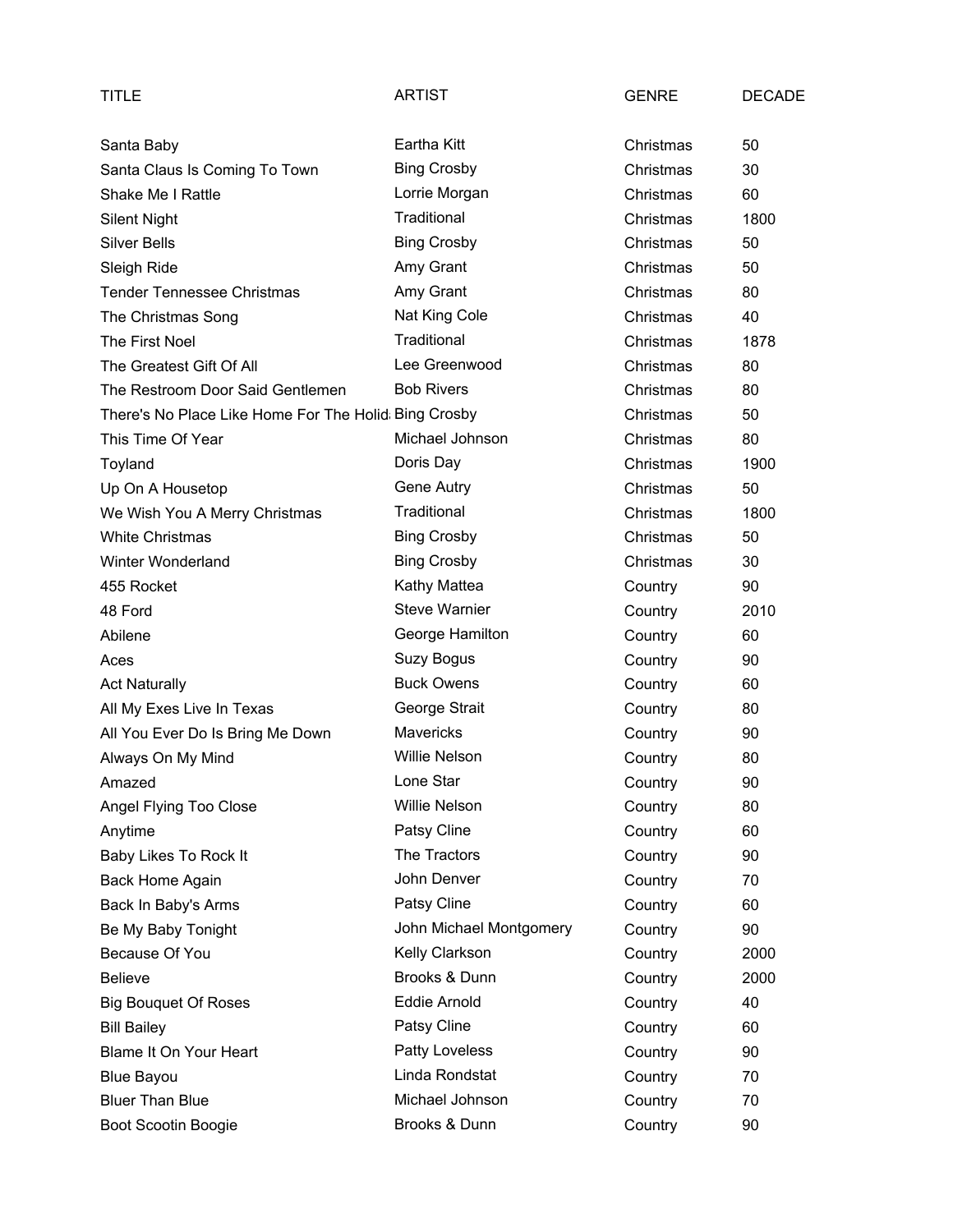| TITLE                                         | <b>ARTIST</b>            | <b>GENRE</b> | <b>DECADE</b> |
|-----------------------------------------------|--------------------------|--------------|---------------|
| <b>Christmas In Dixie</b>                     | Alabama                  | Country      | 80            |
| Chunk Of Coal                                 | John Anderson            | Country      | 80            |
| Close Enough To Perfect                       | Alabama                  | Country      | 80            |
| Coal Miner's Daughter                         | Lorreta Lynne            | Country      | 70            |
| Coca Cola Cowboy                              | <b>Mel Tillis</b>        | Country      | 70            |
| Could I Have This Dance                       | Anne Murray              | Country      | 80            |
| <b>Country Roads</b>                          | John Denver              | Country      | 70            |
| Crazy                                         | Patsy Cline              | Country      | 60            |
| Daddy's Hands                                 | <b>Holly Dunn</b>        | Country      | 80            |
| Dancy's Dream                                 | <b>Restless Heart</b>    | Country      | 90            |
| Detroit City                                  | <b>Bobby Bare</b>        | Country      | 60            |
| <b>Dixieland Delight</b>                      | Alabama                  | Country      | 80            |
| Don't It Make My Brown Eyes Blue              | <b>Crystal Gayle</b>     | Country      | 70            |
| Down To My Last Teardrop                      | Tanya Tucker             | Country      | 90            |
| Drinking Champagne                            | George Strait            | Country      | 90            |
| Driving My Life Away                          | <b>Eddie Rabbit</b>      | Country      | 70            |
| Eighteen Wheels                               | Kathy Mattea             | Country      | 80            |
| Elvira                                        | Oak Ridge Boys           | Country      | 80            |
| Everything That Glitters Is Not Gold          | Dan Seals                | Country      | 80            |
| <b>Faded Love</b>                             | Patsy Cline              | Country      | 50            |
| <b>Family Tradition</b>                       | Hank Williams Jr.        | Country      | 80            |
| <b>Folsom Prison Blues</b>                    | Johnny Cash              | Country      | 50            |
| For The Good Times                            | <b>Ray Price</b>         | Country      | 70            |
| Friends In Low Places                         | <b>Garth Brooks</b>      | Country      | 90            |
| Girls Night Out                               | Judds                    | Country      | 80            |
| Goodbye Earl                                  | <b>Dixie Chicks</b>      | Country      | 90            |
| Goodbye Says It All                           | <b>Blackhawk</b>         | Country      | 90            |
| Harper Valley PTA                             | Jeanie C. Riley          | Country      | 60            |
| He Thinks He'll Keep Her                      | Mary Chapin Carpenter    | Country      | 90            |
| Heartaches By The Number                      | Ray Price                | Country      | 50            |
| Heavens Just A Sin Away                       | The Whites               | Country      | 70            |
| Hey Good Looking                              | Hank Williams            | Country      | 60            |
| Honey Don't                                   | <b>Beatles</b>           | Country      | 60            |
| Honey Won't You Open That Door                | <b>Ricky Scaggs</b>      | Country      | 80            |
| <b>Hopelessly Yours</b>                       | Suzy Bogus/Lee Greenwood | Country      | 90            |
| I Always Get Lucky With You                   | George Jones             | Country      | 80            |
| I Can Love You Like That                      | John Michael Montgomery  | Country      | 90            |
| I Can't Help It If I'm Still In Love With You | Hank Williams            | Country      | 50            |
| I Can't Unlove You                            | Kenny Rogers             | Country      | 2000          |
| I Could Get Used To You                       | Exile                    | Country      | 80            |
| I Fall To Pieces                              | Patsy Cline              | Country      | 60            |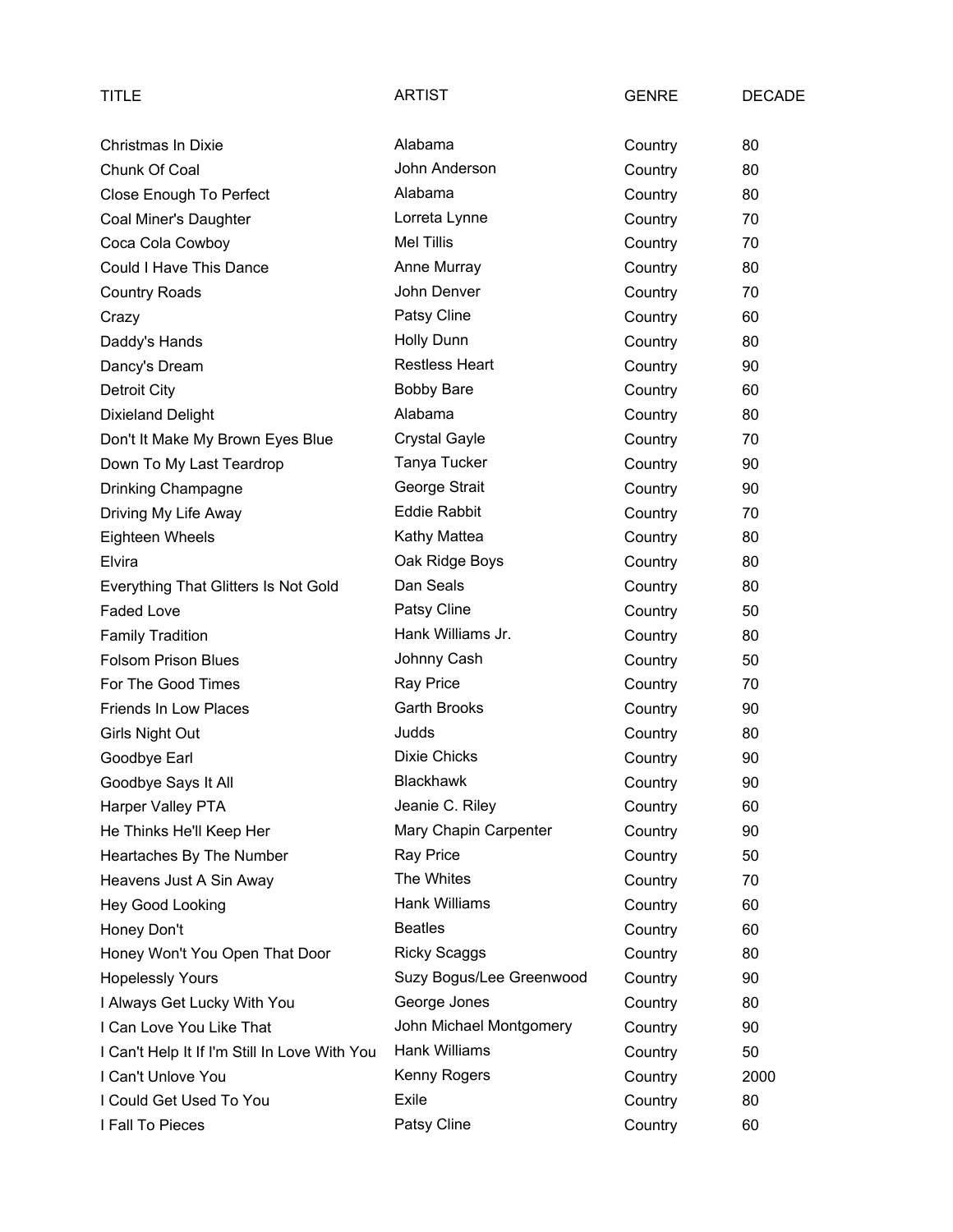| TITLE                                                   | <b>ARTIST</b>            | <b>GENRE</b> | <b>DECADE</b> |
|---------------------------------------------------------|--------------------------|--------------|---------------|
| I Feel Lucky                                            | Mary Chapin Carpenter    | Country      | 90            |
| I Guess I Just Missed You                               | Ronnie Milsap            | Country      | 80            |
| I Saw The Light                                         | <b>Hank Williams</b>     | Country      | 40            |
| I Told You So                                           | Carrie Underwood         | Country      | 80            |
| I Walk The Line                                         | Johnny Cash              | Country      | 50            |
| I Walk The Line Revisited                               | Rodney Crowell           | Country      | 2000          |
| I Was Country When Country Wasn;t Cool Barbara Mandrell |                          | Country      | 80            |
| I'll Be There                                           | <b>Martina McBride</b>   | Country      | 50            |
| I'll Still Be Loving You                                | <b>Restless Heart</b>    | Country      | 80            |
| I'll Take Care Of You                                   | Ronnie Milsap            | Country      | 80            |
| I'm Not Ready To Make Nice                              | <b>Dixie Chicks</b>      | Country      | 2000          |
| I'm Not That Way Anymore                                | Alabama                  | Country      | 80            |
| If I Never Get To Heaven                                | Eddie Arnold             | Country      | 50            |
| If You've Got Leavin' On Your Mind                      | Patsy Cline              | Country      | 60            |
| In This Life                                            | Collin Raye              | Country      | 90            |
| Jambalaya                                               | <b>Hank Williams</b>     | Country      | 50            |
| Just Remember I Love You                                | Firefall                 | Country      | 70            |
| Keep On Trying                                          | Poco                     | Country      | 70            |
| King Of The Road                                        | Roger Miller             | Country      | 60            |
| Lady                                                    | Kenny Rogers             | Country      | 80            |
| Let Me Be There                                         | Olivia Newton John       | Country      | 70            |
| <b>Little Rock</b>                                      | Collin Raye              | Country      | 90            |
| Liza Jane                                               | Vince Gill               | Country      | 80            |
| Long Lost Friend                                        | <b>Restless Heart</b>    | Country      | 90            |
| Lost In The Fifties                                     | Ronnie Milsap            | Country      | 80            |
| Love Has No Pride                                       | <b>Bonnie Raitt</b>      | Country      | 70            |
| Love, Me                                                | Collin Raye              | Country      | 90            |
| Lucille                                                 | Kenny Rogers             | Country      | 70            |
| Luckenbach Texas                                        | <b>Willie Nelson</b>     | Country      | 70            |
| Lynda                                                   | <b>Steve Warnier</b>     | Country      | 80            |
| Margaritaville                                          | <b>Jimmy Buffett</b>     | Country      | 70            |
| Meet Me In Montana                                      | Dan Seals & Marie Osmond | Country      | 80            |
| <b>Mercury Blues</b>                                    | Alan Jackson             | Country      | 80            |
| <b>Mountain Music</b>                                   | Alabama                  | Country      | 80            |
| Mr. Spaceman                                            | <b>Byrds</b>             | Country      | 60            |
| Natural High                                            | Merle Haggard            | Country      | 80            |
| Need You Now                                            | Lady Antebellum          | Country      | 2000          |
| Nobody's Gonna Rain On Our Parade                       | Kathy Mattea             | Country      | 90            |
| Not Too Much To Ask                                     | Mary Chapin Carpenter    | Country      | 90            |
| Ode To Billie Joe                                       | <b>Bobbi Gentry</b>      | Country      | 60            |
| Old Flame                                               | Alabama                  | Country      | 80            |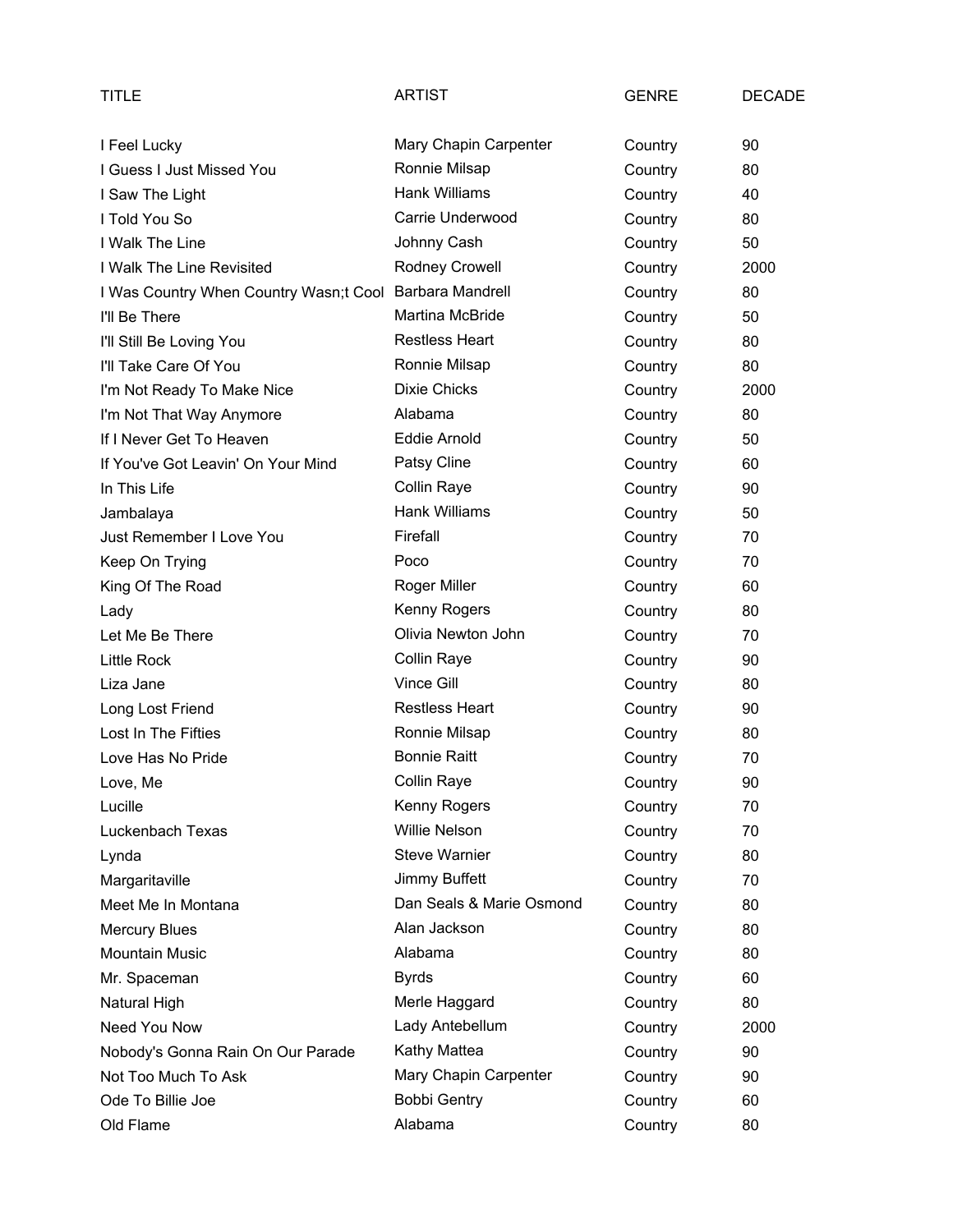| TITLE                          | <b>ARTIST</b>          | <b>GENRE</b> | <b>DECADE</b> |
|--------------------------------|------------------------|--------------|---------------|
| One Month Behind               | Jerry Funk             | Country      | 80            |
| One More Day                   | Diamond Rio            | Country      | 2000          |
| One More Last Chance           | Vince Gill             | Country      | 80            |
| Paper Roses                    | Marie Osmond           | Country      | 70            |
| Perfect Love                   | Trisha Yearwood        | Country      | 90            |
| Rainbows All Over Your Blues   | John Sebastian         | Country      | 70            |
| Rolling In My Sweet Babys Arms | Nitty Gritty Dirt Band | Country      | 70            |
| San Antone                     | Patsy Cline            | Country      | 60            |
| San Antonio Stroll             | Tanya Tucker           | Country      | 70            |
| <b>Satin Sheets</b>            | Tammy Wynette          | Country      | 70            |
| <b>Scarlet Fever</b>           | Kenny Rogers           | Country      | 80            |
| Sentimental Old You            | Charly McLain          | Country      | 90            |
| Seven Lonely Days              | Patsy Cline            | Country      | 50            |
| She Believes In Me             | Kenny Rogers           | Country      | 70            |
| She Thinks I Still Care        | George Jones           | Country      | 60            |
| She's Got You                  | Patsy Cline            | Country      | 60            |
| She's In Love With The Boy     | Trisha Yearwood        | Country      | 90            |
| She's Single Again             | Reba McIntire          | Country      | 90            |
| <b>Singing The Blues</b>       | Marty Robbins          | Country      | 50            |
| Small Town Saturday Night      | Hal Ketchum            | Country      | 90            |
| Some Days Are Diamonds         | John Denver            | Country      | 70            |
| Southern Streamline            | John Fogerty           | Country      | 90            |
| Spiders & Snakes               | Jim Stafford           | Country      | 70            |
| Still The One                  | Shania Twain           | Country      | 90            |
| Strawberry Wine                | Deana Carter           | Country      | 90            |
| Suds In The Bucket             | Sara Evans             | Country      | 2000          |
| <b>Sweet Dreams</b>            | Patsy Cline            | Country      | 60            |
| Take Me As I Am                | Faith Hill             | Country      | 90            |
| Tell Me Why                    | Wynonna                | Country      | 90            |
| Texas When I Die               | Tanya Tucker           | Country      | 70            |
| That Rock Won't Roll           | <b>Restless Heart</b>  | Country      | 80            |
| That's The Way Love Goes       | Merle Haggard          | Country      | 80            |
| The Bug                        | Mary Chapin Carpenter  | Country      | 90            |
| The Chair                      | George Strait          | Country      | 80            |
| The Dance                      | Garth Brooks           | Country      | 90            |
| The Hard Way                   | Mary Chapin Carpenter  | Country      | 90            |
| The Reason Why                 | Vince Gill             | Country      | 2000          |
| The Teddy Bear Song            | Barbara Fairchild      | Country      | 70            |
| The Woman Before Me            | Trisha Yearwood        | Country      | 90            |
| There's A Tear In My Beer      | Hank Williams          | Country      | 60            |
| <b>Thinking Bout You</b>       | Trisha Yearwood        | Country      | 90            |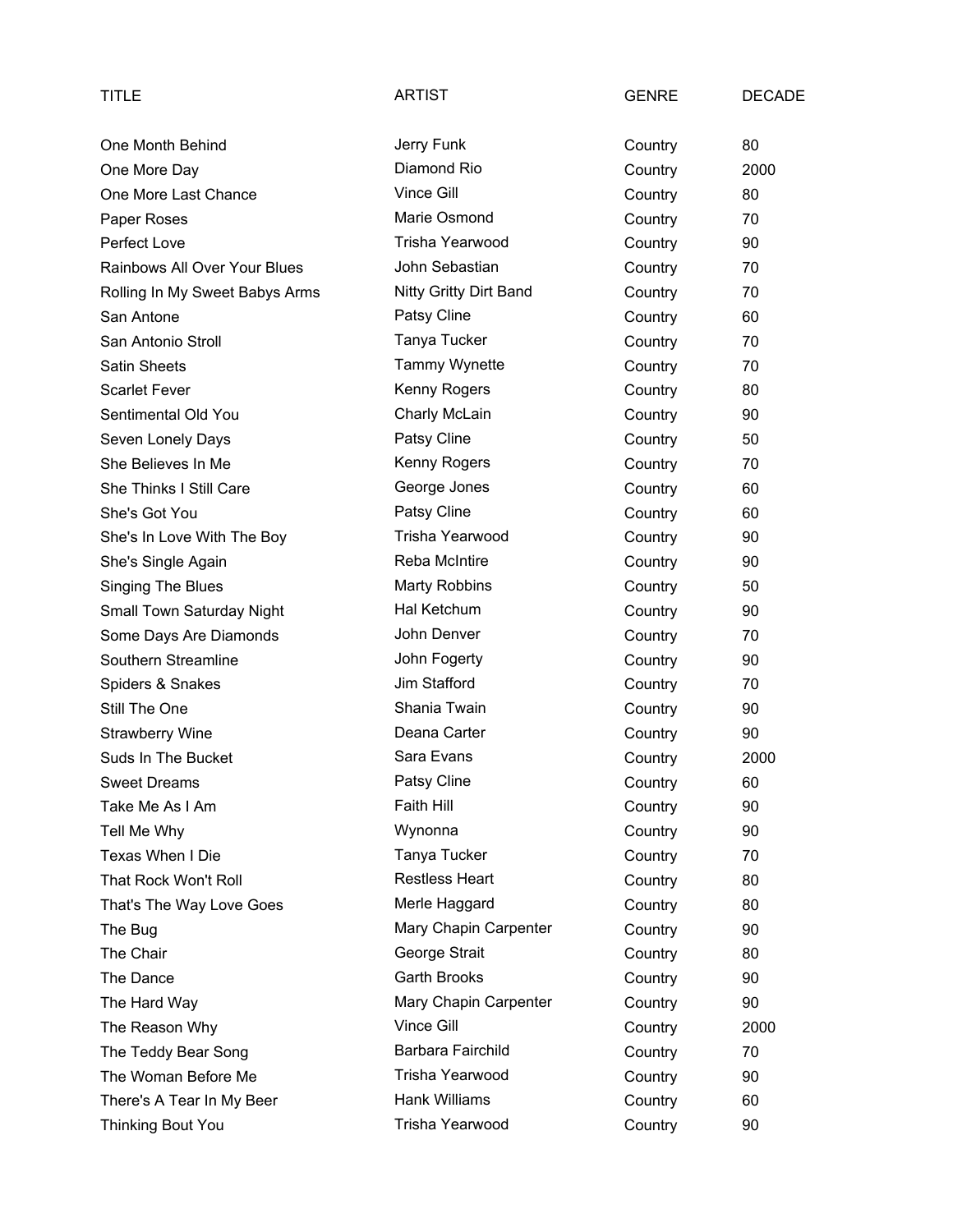| <b>TITLE</b>                             | <b>ARTIST</b>           | <b>GENRE</b> | <b>DECADE</b> |
|------------------------------------------|-------------------------|--------------|---------------|
| Timber I'm Falling In Love               | Patty Loveless          | Country      | 80            |
| <b>Together Again</b>                    | <b>Buck Owens</b>       | Country      | 60            |
| Tonight We Just Might Fall In Love Again | Hal Ketchum             | Country      | 90            |
| Trashy Women                             | Confederate Railroad    | Country      | 90            |
| <b>Two Dozen Roses</b>                   | Shenandoah              | Country      | 90            |
| Wabash Cannonball                        | <b>Willie Nelson</b>    | Country      | 60            |
| Wagon Wheel                              | Darius Rucker           | Country      | 2010          |
| Wait A Minute                            | Notorius Cherry Bombs   | Country      | 2000          |
| <b>Walking After Midnight</b>            | Patsy Cline             | Country      | 50            |
| Walking Away A Winner                    | Kathy Mattea            | Country      | 90            |
| Walking The Floor Over You               | <b>Ernest Tubbs</b>     | Country      | 40            |
| What's New With You                      | Con Hunley              | Country      | 80            |
| When I'm Gone                            | Jerry Funk/Steve Miller | Country      | 80            |
| When You Say Nothing At All              | <b>Allison Kraus</b>    | Country      | 90            |
| Whenever You Come Around                 | Vince Gill              | Country      | 90            |
| Where've You Been                        | Kathy Mattea            | Country      | 90            |
| Who's Sorry Now                          | Eddie Arnold            | Country      | 50            |
| Wichita Lineman                          | Glenn Campbell          | Country      | 60            |
| Wind Beneath My Wings                    | <b>Gary Morris</b>      | Country      | 80            |
| You Are My Sunshine                      | Johnny Cash             | Country      | 30            |
| You Can't Make Old Friends               | Kenny Rogers            | Country      | 2010          |
| You Don't Know Me                        | Ray Charles             | Country      | 60            |
| You Look So Good In Love                 | George Strait           | Country      | 80            |
| You're Something Special To Me           | George Strait           | Country      | 80            |
| Your Cheating Heart                      | <b>Hank Williams</b>    | Country      | 60            |
| Blowing In The Wind                      | Peter Paul Mary         | Folk         | 60            |
| Puff The Magic Dragon                    | Peter Paul Mary         | Folk         | 60            |
| How Great Thou Art                       |                         | Liturgical   | 1880          |
| Love Letters                             | <b>Elvis Presley</b>    | Lounge       | 60            |
| Love Me Tender                           | <b>Elvis Presley</b>    | Lounge       | 50            |
| America The Beautiful                    |                         | Patriotic    |               |
| Anchors Away                             |                         | Patriotic    | 20            |
| God Bless America                        |                         | Patriotic    | 1910          |
| God Bless The USA                        | Lee Greenwood           | Patriotic    | 80            |
| Halls Of Montezuma                       |                         | Patriotic    | 50            |
| My Country Tis Of Thee                   |                         | Patriotic    |               |
| This Land Is Your Land                   | Pete Seegar             | Patriotic    | 40            |
| U.S. Air Force Blues                     |                         | Patriotic    | 50            |
| When The Caissons Go Rolling Along       |                         | Patriotic    | 20            |
| Yankee Doodle Dandy                      |                         | Patriotic    | 1900          |
| A Summer Song                            | Chad & Jeremy           | Pop          | 60            |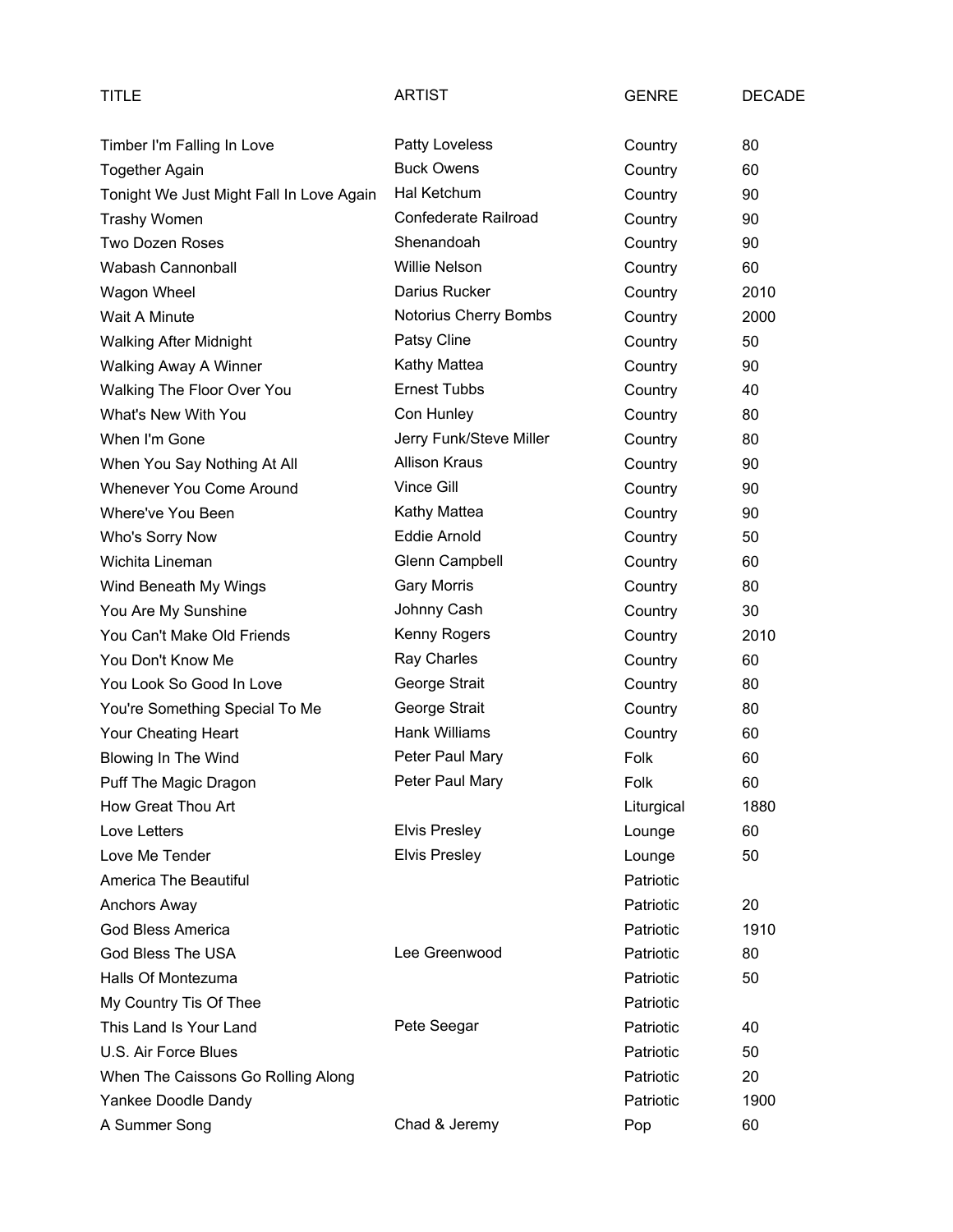| TITLE                              | <b>ARTIST</b>               | <b>GENRE</b> | <b>DECADE</b> |
|------------------------------------|-----------------------------|--------------|---------------|
| American Pie                       | Don McLean                  | Pop          | 70            |
| <b>Autumn Leaves</b>               | Eva Cassidy                 | Pop          | 50            |
| Back At One                        | <b>Brian McNight</b>        | Pop          | 90            |
| <b>Blue Skies</b>                  | <b>Willie Nelson</b>        | Pop          | 50            |
| <b>Bridge Over Troubled Waters</b> | Simon & Garfunkle           | Pop          | 70            |
| <b>Cruising Together</b>           | Huey Lewis                  | Pop          |               |
| Daddy's Little Girl                | Al Martino                  | Pop          | 60            |
| Dance With Me                      | Orleans                     | Pop          | 70            |
| Dancing In The Moonlight           | King Harvest                | Pop          | 70            |
| Dancing Queen                      | Abba                        | Pop          | 70            |
| Danny's Song                       | Kenny Loggins               | Pop          | 70            |
| Desparado                          | Eagles                      | Pop          | 70            |
| Devoted To You                     | <b>Everley Brothers</b>     | Pop          | 50            |
| Do It Again                        | Steely Dan                  | Pop          | 70            |
| Dock Of The Bay                    | <b>Otis Redding</b>         | Pop          | 60            |
| Don't Dream It's Over              | Neil Finn                   | Pop          | 80            |
| Don't Get Around Much Anymore      | <b>Tony Bennett</b>         | Pop          | 40            |
| Don't Know Why                     | Norah Jones                 | Pop          | 2000          |
| Don't Let Me Be Lonely Tonight     | James Taylor                | Pop          | 70            |
| Don't Worry Be Happy               | <b>Bobby McFerrin</b>       | Pop          | 80            |
| Downtowm                           | Petula Clark                | Pop          | 60            |
| Dream                              | <b>Everley Brothers</b>     | Pop          | 50            |
| Dream A Little Dream Of Me         | Mama Cass                   | Pop          | 30            |
| Drift Away                         | Dobie Gray                  | Pop          | 70            |
| End Of The Line                    | <b>Traveling Wilburys</b>   | Pop          | 80            |
| Everybody Loves Somebody Sometime  | Dean Martin                 | Pop          | 60            |
| Everybody's Talking At Me          | Nilsson                     | Pop          | 60            |
| Everything I Own                   | <b>Bread</b>                | Pop          | 70            |
| Falling In Love Again              | Hamilton Joe Frank Reynolds | Pop          | 70            |
| Feel Like Making Love              | Roberta Flack               | Pop          | 70            |
| <b>Fields Of Gold</b>              | Eva Cassidy                 | Pop          | 90            |
| Fifty Ways To Leave Your Lover     | Paul Simon                  | Pop          | 70            |
| Fire                               | <b>Bruce Springsteen</b>    | Pop          | 70            |
| Fire & Rain                        | James Taylor                | Pop          | 70            |
| Fly Me To The Moon                 | Frank Sinatra               | Pop          | 50            |
| Follow Me                          | Uncle Kracker               | Pop          | 2000          |
| Georgia On My Mind                 | Ray Charles                 | Pop          | 30            |
| Gigilo                             | Louie Prima                 | Pop          | 20            |
| Girl From Ipanema                  | Antonio Carlos Jobim        | Pop          | 60            |
| Goodnight Irene                    | Leadbelly                   | Pop          | 30            |
| Groovin                            | Rascals                     | Pop          | 60            |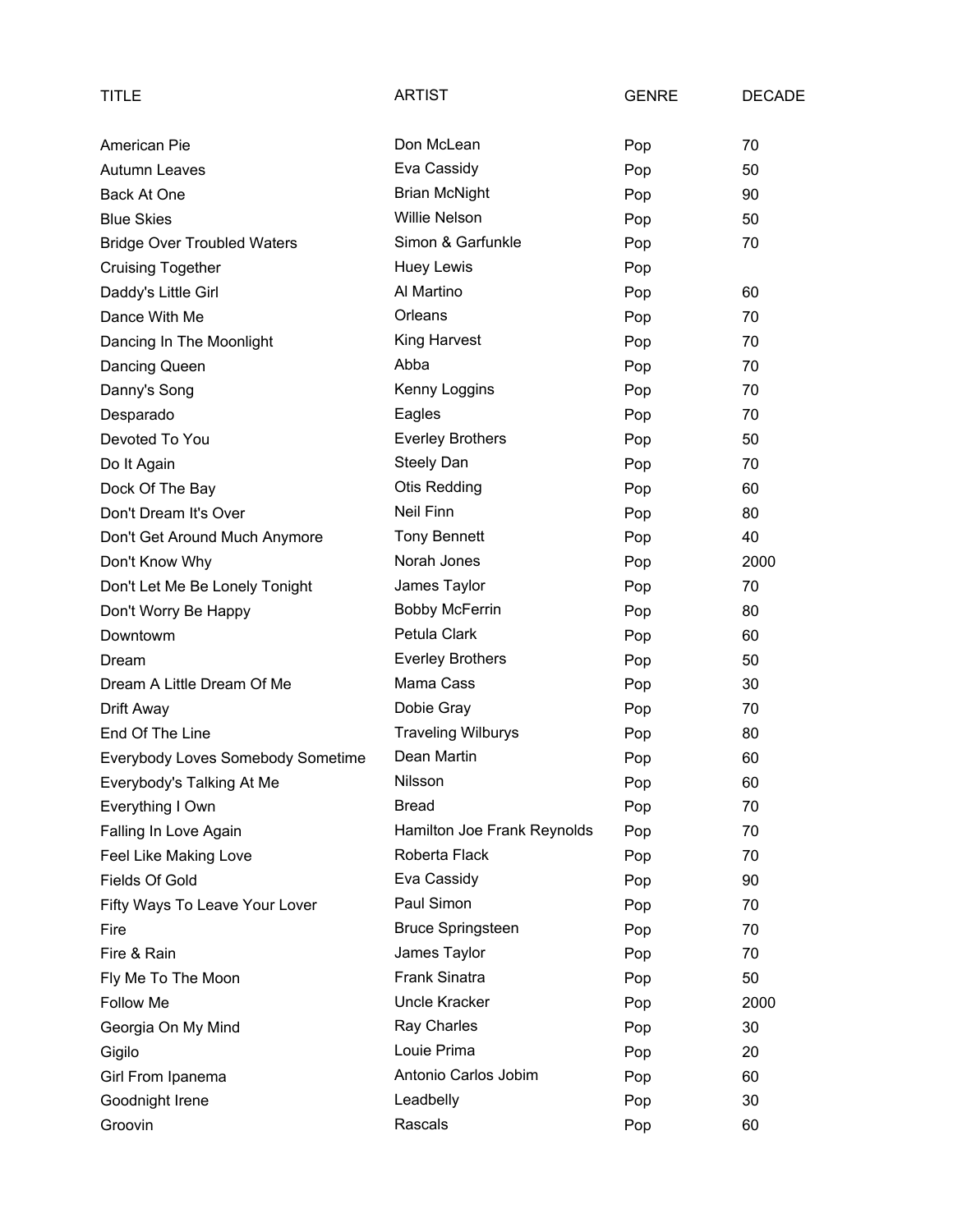| TITLE                                 | <b>ARTIST</b>          | <b>GENRE</b> | <b>DECADE</b> |
|---------------------------------------|------------------------|--------------|---------------|
| Hallelujah                            | Leonard Cohen          | Pop          | 80            |
| Heart Of My Heart                     | Four Aces              | Pop          | 20            |
| <b>Hello Dolly</b>                    | Louis Armstrong        | Pop          | 60            |
| <b>Homeward Bound</b>                 | Simon & Garfunkle      | Pop          | 60            |
| I Don't Know Why I Love You Like I Do | Dean Martin            | Pop          | 50            |
| I Love You More Than I Can Say        | Leo Sayre              | Pop          | 80            |
| I Will Survive                        | Gloria Gaynor          | Pop          | 70            |
| I'll See You In My Dreams             | Joe Brown              | Pop          | 20            |
| lf                                    | <b>Bread</b>           | Pop          | 70            |
| If I Had A Hammer                     | <b>Trini Lopez</b>     | Pop          | 50            |
| It Had To Be You                      | <b>Frank Sinatra</b>   | Pop          | 20            |
| Jump Jive Wail                        | Louie Prima            | Pop          | 50            |
| Leaving On A Jet Plane                | John Denver            | Pop          | 60            |
| Love                                  | John Lennon            | Pop          | 70            |
| Love                                  | Nat King Cole          | Pop          | 60            |
| Masquerade                            | George Benson          | Pop          | 70            |
| Mr. Sandman                           | <b>Andrews Sisters</b> | Pop          | 40            |
| My Blue Heaven                        | <b>Frank Sinatra</b>   | Pop          | 20            |
| On Broadway                           | George Benson          | Pop          | 60            |
| Only You                              | <b>Platters</b>        | Pop          | 50            |
| Peg O My Heart                        |                        | Pop          | 1900          |
| Perfect                               | Ed Sheeran             | Pop          | 2010          |
| Rainbow Connection                    | Kermit Thee Frog       | Pop          | 70            |
| <b>Ramblin Rose</b>                   | Nat King Cole          | Pop          | 60            |
| Roses Are Red                         | <b>Bobby Vinton</b>    | Pop          | 60            |
| Sentimental Journey                   | <b>Frank Sinatra</b>   | Pop          | 40            |
| She's Just My Style                   | Gary Lewis/Playboys    | Pop          | 60            |
| <b>Sixteen Tons</b>                   | Ernie Ford             | Pop          | 50            |
| Slow Dancing                          | <b>Johnny Rivers</b>   | Pop          | 70            |
| So Hard To Say Goodbye To A Friend    | Jerry Funk             | Pop          | 80            |
| Solitary Man                          | Neil Diamond           | Pop          | 60            |
| Somewhere Over The Rainbow            | <b>Judy Garland</b>    | Pop          | 30            |
| Stand By Me                           | Ben E. King            | Pop          | 60            |
| Stardust                              | <b>Willie Nelson</b>   | Pop          | 20            |
| Summer Rain                           | Johnny Rivers          | Pop          | 60            |
| Sunshine On My Shoulders              | John Denver            | Pop          | 70            |
| The Night They Drove Old Dixie Down   | Joan Baez              | Pop          | 60            |
| The Rose                              | <b>Bette Midler</b>    | Pop          | 70            |
| Thinking Out Loud                     | Ed Sheeran             | Pop          | 2010          |
| This Guy's In Love                    | <b>Herb Alpert</b>     | Pop          | 60            |
| Tie A Yellow Ribbon                   | Tony Orlando           | Pop          | 70            |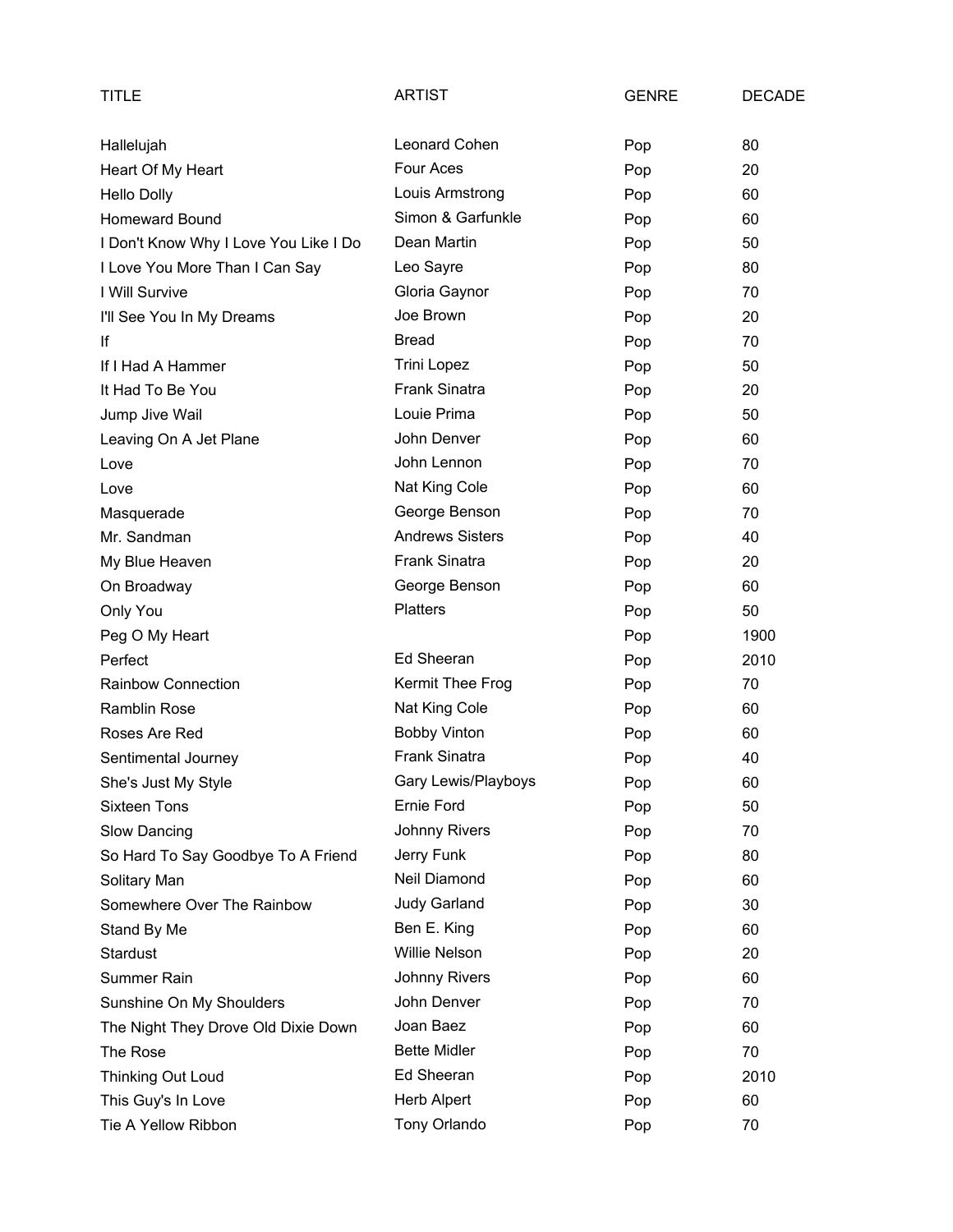| TITLE                             | <b>ARTIST</b>          | <b>GENRE</b> | <b>DECADE</b> |
|-----------------------------------|------------------------|--------------|---------------|
| Walk Right In                     | <b>Rooftop Singers</b> | Pop          | 60            |
| Walking My Baby Back Home         | Johnny Ray             | Pop          | 50            |
| Wonderful World                   | Louie Armstrong        | Pop          | 60            |
| You Don't Have To Say You Love Me | Dusty Springfield      | Pop          | 60            |
| You're Sixteen                    | Ringo Starr            | Pop          | 60            |
| <b>Across The Universe</b>        | <b>Beatles</b>         | Rock         | 60            |
| Addicted                          | Dan Seals              | Rock         | 80            |
| After The Goldrush                | Neil Young             | Rock         | 70            |
| After You                         | Eric Carmen            | Rock         | 80            |
| Ain't Even Done With The Night    | John Mellancamp        | Rock         | 80            |
| Ain't No Sunshine                 | <b>Bill Withers</b>    | Rock         | 70            |
| Ain't That A Shame                | Fats Domino            | Rock         | 50            |
| All My Life                       | America                | Rock         | 70            |
| All Right Now                     | Free                   | Rock         | 70            |
| All Shook Up                      | <b>Elvis Presley</b>   | Rock         | 50            |
| All You Need Is Love              | <b>Beatles</b>         | Rock         | 60            |
| All Your Favorite Bands           | Dawes                  | Rock         | 2010          |
| <b>Almost Paradise</b>            | Eric Carmen            | Rock         | 80            |
| <b>Already Gone</b>               | Eagles                 | Rock         | 70            |
| American Pie                      | Don McLean             | Rock         | 70            |
| Amie                              | Pure Prarie League     | Rock         | 70            |
| And I Love Her                    | <b>Beatles</b>         | Rock         | 60            |
| Anna                              | <b>Beatles</b>         | Rock         | 60            |
| Another Day                       | James Taylor           | Rock         | 90            |
| Another Day                       | Paul McCartney         | Rock         | 70            |
| Another Day In Paradise           | <b>Phil Collins</b>    | Rock         | 80            |
| As Tears Go By                    | Marianne Faithful      | Rock         | 60            |
| At Seventeen                      | Janis lan              | Rock         | 70            |
| Aubrey                            | <b>Bread</b>           | Rock         | 70            |
| <b>Authority Song</b>             | John Mellancamp        | Rock         | 80            |
| Baby Come Back                    | Player                 | Rock         | 70            |
| Baby I Love Your Way              | Peter Frampton         | Rock         | 70            |
| Baby I'm Yours                    | <b>Barbara Lewis</b>   | Rock         | 60            |
| Baby It's You                     | <b>Beatles</b>         | Rock         | 60            |
| <b>Back In The USSR</b>           | <b>Beatles</b>         | Rock         | 60            |
| Bad Case Of Lovin You             | <b>Robert Palmer</b>   | Rock         | 70            |
| <b>Bad Leroy Brown</b>            | Jim Croce              | Rock         | 70            |
| <b>Bad Moon Rising</b>            | Creedence              | Rock         | 60            |
| Bad To Me                         | Billy J. Kramer        | Rock         | 60            |
| Band On The Run                   | Paul McCartney         | Rock         | 70            |
| Be My Baby                        | The Ronettes           | Rock         | 60            |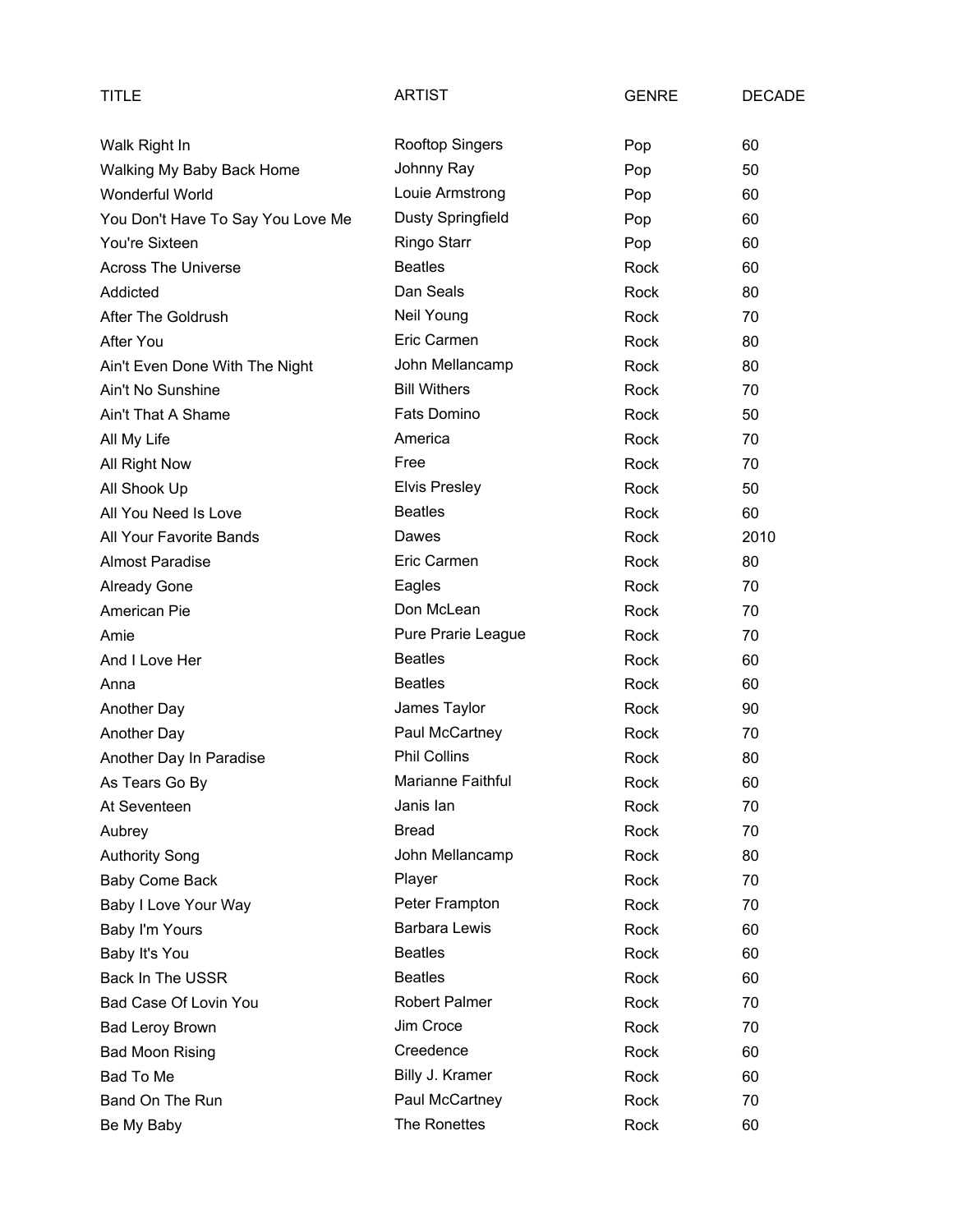| TITLE                        | <b>ARTIST</b>            | <b>GENRE</b> | <b>DECADE</b> |
|------------------------------|--------------------------|--------------|---------------|
| <b>Beautiful Sunday</b>      | Daniel Boone             | Rock         | 70            |
| <b>Because</b>               | <b>Beatles</b>           | Rock         | 60            |
| Because I Love You           | Dave Clark Five          | <b>Rock</b>  | 60            |
| Best Of My Love              | Eagles                   | Rock         | 70            |
| Betcha By Golly Wow          | <b>Stylistics</b>        | Rock         | 70            |
| Big Old Jet Airliner         | <b>Steve Miller Band</b> | Rock         | 70            |
| <b>Blackbird</b>             | <b>Beatles</b>           | Rock         | 60            |
| <b>Blue Suede Shoes</b>      | <b>Elvis Presley</b>     | Rock         | 50            |
| <b>Blueberry Hill</b>        | Fats Domino              | Rock         | 40            |
| <b>Bluebird</b>              | Paul McCartney           | Rock         | 70            |
| Bop                          | Dan Seals                | <b>Rock</b>  | 80            |
| <b>Boys</b>                  | <b>Beatles</b>           | Rock         | 60            |
| <b>Brand New Key</b>         | Melanie                  | Rock         | 70            |
| <b>Breakdown</b>             | Tom Petty                | Rock         | 70            |
| Breaking Up Is Hard To Do    | Neil Sedaka              | Rock         | 60            |
| Bring It On Home             | Animals                  | Rock         | 60            |
| Brown Eyed Girl              | Van Morrison             | Rock         | 60            |
| <b>Build Me Up Buttercup</b> | Foundations              | Rock         | 60            |
| <b>Bus Stop</b>              | <b>Hollies</b>           | Rock         | 60            |
| Bye Bye Love                 | <b>Everley Brothers</b>  | Rock         | 50            |
| California Dreaming          | Mamas & Papas            | Rock         | 60            |
| Can't Buy Me Love            | <b>Beatles</b>           | Rock         | 60            |
| Can't Smile Without You      | <b>Barry Manilow</b>     | Rock         | 70            |
| Carolina In My Mind          | James Taylor             | Rock         | 70            |
| Caroline No                  | Beach Boys               | Rock         | 60            |
| Cats In The Cradle           | Harry Chapin             | Rock         | 70            |
| Centerfield                  | John Fogerty             | Rock         | 80            |
| Chains                       | <b>Beatles</b>           | Rock         | 60            |
| <b>City Of New Orleans</b>   | Arlo Guthrie             | Rock         | 70            |
| Close To You                 | Carpenters               | Rock         | 70            |
| Come And Get Your Love       | Redbone                  | Rock         | 70            |
| Come Together                | <b>Beatles</b>           | Rock         | 60            |
| Count Me In                  | Gary Lewis/Playboys      | Rock         | 60            |
| Cover Me                     | <b>Bruce Springsteen</b> | Rock         | 80            |
| Crazy Love                   | Poco                     | Rock         | 70            |
| Crippled Inside              | John Lennon              | Rock         | 70            |
| Crocodile Rock               | Elton John               | Rock         | 70            |
| Crying                       | Roy Orbison              | Rock         | 60            |
| <b>Cuddly Toy</b>            | Monkees                  | Rock         | 60            |
| Da Doo Ron Ron               | Crystals                 | Rock         | 60            |
| Daisy Jane                   | America                  | Rock         | 70            |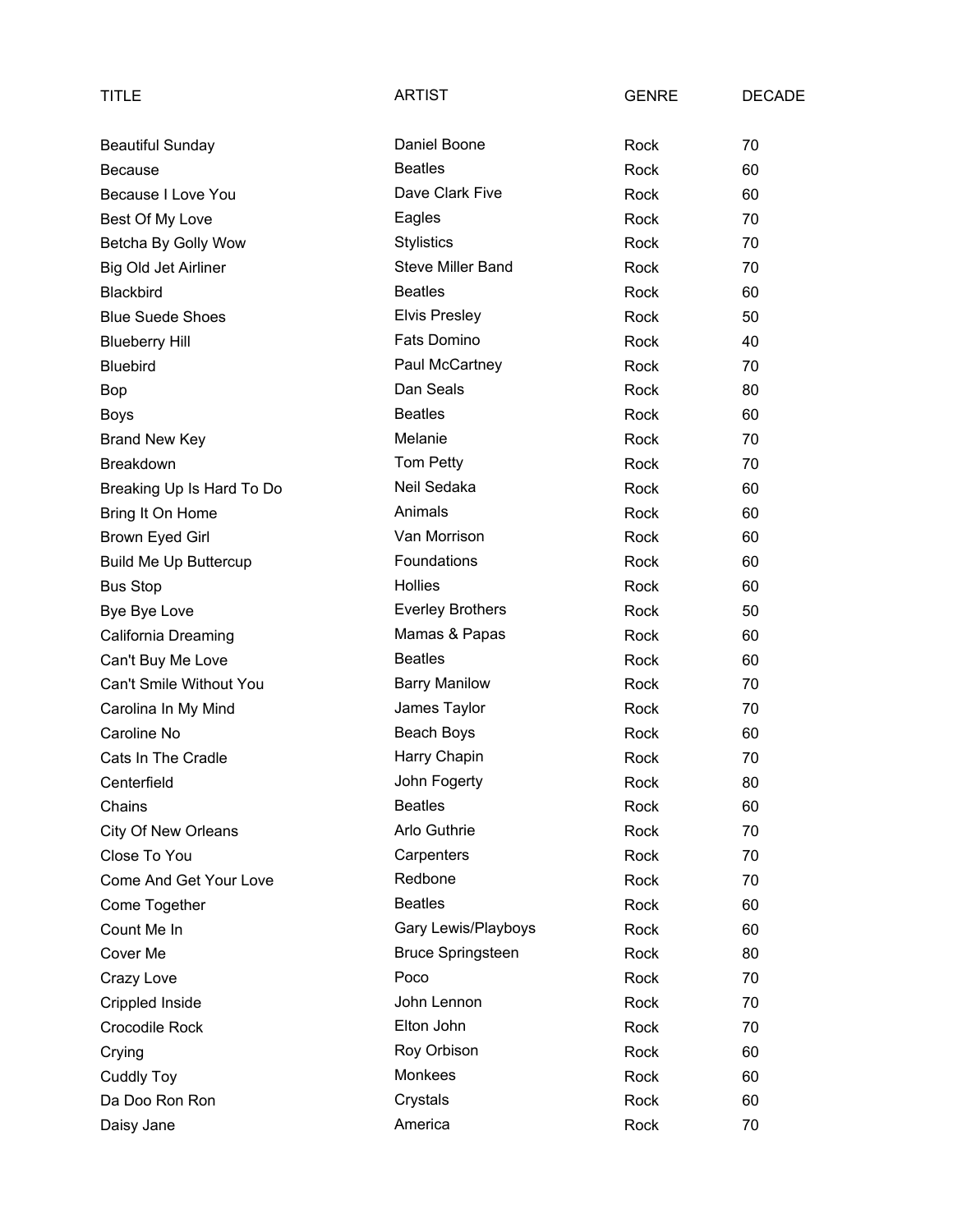| <b>TITLE</b>                 | <b>ARTIST</b>              | <b>GENRE</b> | <b>DECADE</b> |
|------------------------------|----------------------------|--------------|---------------|
| Dance Dance Dance            | <b>Steve Miller Band</b>   | Rock         | 70            |
| Daniel                       | Elton John                 | Rock         | 70            |
| Daydream                     | Lovin Spoonful             | Rock         | 60            |
| Daydream Believer            | Monkees                    | Rock         | 60            |
| Do Wah Diddy                 | Manfred Mann               | Rock         | 60            |
| Do You Want To Know A Secret | <b>Beatles</b>             | Rock         | 60            |
| Don't Be Cruel               | <b>Elvis Presley</b>       | Rock         | 50            |
| Don't Let Me Down            | <b>Beatles</b>             | Rock         | 60            |
| Don't Stop                   | Fleetwood Mac              | Rock         | 70            |
| Don't Stop Believing         | Journey                    | Rock         | 80            |
| Don't Think Twice            | Bob Dylan                  | Rock         | 60            |
| Don't Wanna Say Goodbye      | Raspberries                | Rock         | 70            |
| Don't Worry Baby             | Beach Boys                 | Rock         | 60            |
| Eight Days A Week            | <b>Beatles</b>             | <b>Rock</b>  | 60            |
| Every Breath You Take        | Police                     | <b>Rock</b>  | 80            |
| Everybody Loves A Clown      | Gary Lewis/Playboys        | Rock         | 60            |
| Ferry Cross The Mersey       | Gerry & Pacemakers         | Rock         | 60            |
| Find The Cost Of Freedom     | Crosby Stills Nash & Young | Rock         | 70            |
| Footloose                    | Kenny Loggins              | Rock         | 80            |
| For What It's Worth          | <b>Buffalo Springfield</b> | Rock         | 60            |
| <b>Free Falling</b>          | Tom Petty                  | Rock         | 80            |
| Garden Party                 | <b>Rick Nelson</b>         | Rock         | 70            |
| Gentle On My Mind            | Glenn Campbell             | Rock         | 80            |
| Get Ready                    | Rare Earth                 | Rock         | 70            |
| Get Together                 | Youngbloods                | Rock         | 60            |
| Gimme Some Lovin             | <b>Spencer Davis</b>       | Rock         | 60            |
| Girl                         | <b>Beatles</b>             | Rock         | 60            |
| Gloria                       | Shadows Of Knight          | Rock         | 60            |
| Golden Slumbers/Let It Be    | <b>Beatles</b>             | Rock         | 60            |
| Good Loving                  | Rascals                    | Rock         | 60            |
| Good Night                   | <b>Beatles</b>             | Rock         | 60            |
| Goodbye Yellow Brick Road    | Elton John                 | Rock         | 70            |
| Gotta Get A Message To You   | <b>Bee Gees</b>            | Rock         | 60            |
| <b>Great Balls Of Fire</b>   | Jerry Lee Lewis            | Rock         | 50            |
| <b>Green Grass</b>           | Gary Lewis/Playboys        | Rock         | 60            |
| <b>Green River</b>           | Creedence                  | Rock         | 60            |
| Grow Old With Me             | John Lennon                | Rock         | 80            |
| Hair                         | Cowsills                   | Rock         | 60            |
| Handyman                     | James Taylor               | Rock         | 70            |
| Hang On Sloopy               | McCoys                     | Rock         | 60            |
| Happy Together               | Turtles                    | Rock         | 60            |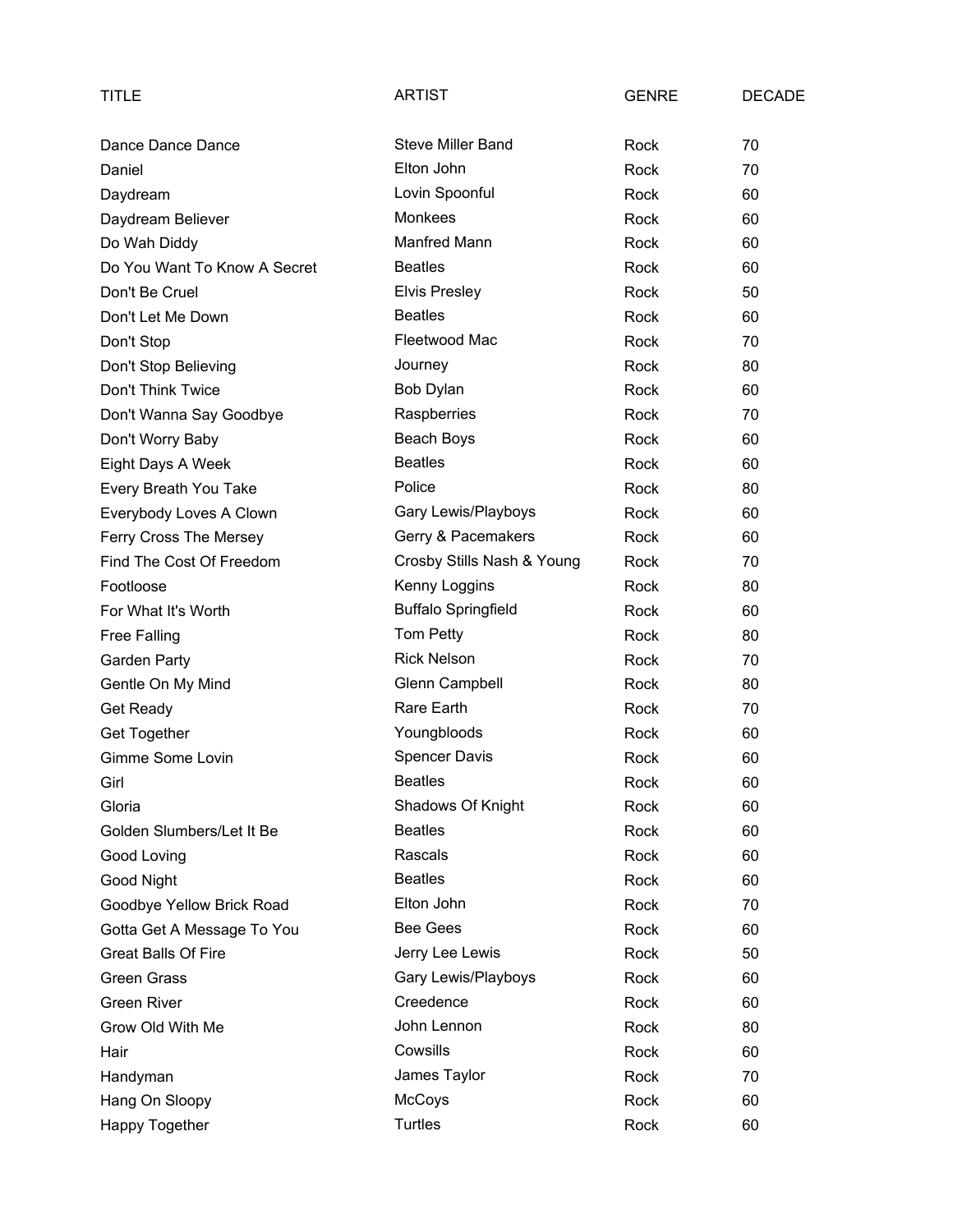| TITLE                                                 | <b>ARTIST</b>              | <b>GENRE</b> | <b>DECADE</b> |
|-------------------------------------------------------|----------------------------|--------------|---------------|
| Harvest Moon                                          | Neil Young                 | Rock         | 90            |
| Hasten Down The Wind                                  | Warren Zevon               | Rock         | 70            |
| Have You Ever Really Loved A Woman                    | Bryan Adams                | Rock         | 90            |
| Have You Ever Seen The Rain                           | Creedence                  | Rock         | 70            |
| <b>Heart Of Gold</b>                                  | Neil Young                 | Rock         | 70            |
| Heart Of The Matter                                   | Don Henley                 | Rock         | 80            |
| Hello                                                 | Lionel Ritchie             | Rock         | 80            |
| Hello Mary Lou                                        | <b>Rick Nelson</b>         | Rock         | 60            |
| Henry The Eighth                                      | Herman's Hermits           | Rock         | 60            |
| Here Comes The Sun                                    | <b>Beatles</b>             | Rock         | 60            |
| Here There & Everywhere                               | <b>Beatles</b>             | Rock         | 60            |
| Hey Jude                                              | <b>Beatles</b>             | Rock         | 60            |
| Hey Mister That's Me Up On The Jukebox                | James Taylor               | Rock         | 70            |
| Honesty                                               | <b>Billy Joel</b>          | Rock         | 70            |
| Honky Tonk Woman                                      | <b>Rolling Stones</b>      | Rock         | 60            |
| Horse With No Name                                    | America                    | Rock         | 70            |
| <b>Hotel California</b>                               | Eagles                     | Rock         | 70            |
| House At Pooh Corner                                  | Kenny Loggins              | Rock         | 70            |
| How Am I Supposed To Live Without You                 | <b>Michael Bolton</b>      | Rock         | 80            |
| How Can You Mend A Broken Heart                       | <b>Bee Gees</b>            | Rock         | 70            |
| How Long                                              | Ace                        | Rock         | 70            |
| How Sweet It Is To Be Loved By You                    | James Taylor               | Rock         | 60            |
| How's The World Treating You                          | Allison Kraus/James Taylor | Rock         | 50            |
| Hurts So Good                                         | John Melloncamp            | Rock         | 80            |
| I Call Your Name                                      | <b>Beatles</b>             | Rock         | 60            |
| I Can See Clearly Now                                 | Johnny Nash                | Rock         | 70            |
| I Can't Help Falling In Love                          | <b>Elvis Presley</b>       | Rock         | 60            |
| I Can't Tell You Why                                  | Eagles                     | Rock         | 70            |
| I Don't Think I'll Ever Get Her Off Of My Mir Monkees |                            | Rock         | 60            |
| I Don't Wanna Miss A Thing                            | Aerosmith                  | Rock         | 90            |
| I Feel The Earth Move                                 | Carole King                | Rock         | 70            |
| I Got A Name                                          | Jim Croce                  | Rock         | 70            |
| I Got You Babe                                        | Sonny & Cher               | Rock         | 60            |
| I Hear You Knocking                                   | Fats Domino                | Rock         | 60            |
| I Just Called To Say I Love You                       | Stevie Wonder              | Rock         | 80            |
| I Need You                                            | America                    | Rock         | 70            |
| I Only Wanna Be With You                              | Dusty Springfield          | Rock         | 60            |
| I Only Wanna Be With You                              | Hootie & Blowfish          | Rock         | 90            |
| I Put A Spell On You                                  | Creedence                  | Rock         | 50            |
| I Saw Her Standing There                              | <b>Beatles</b>             | Rock         | 60            |
| I Saw The Light                                       | <b>Todd Rundgren</b>       | Rock         | 70            |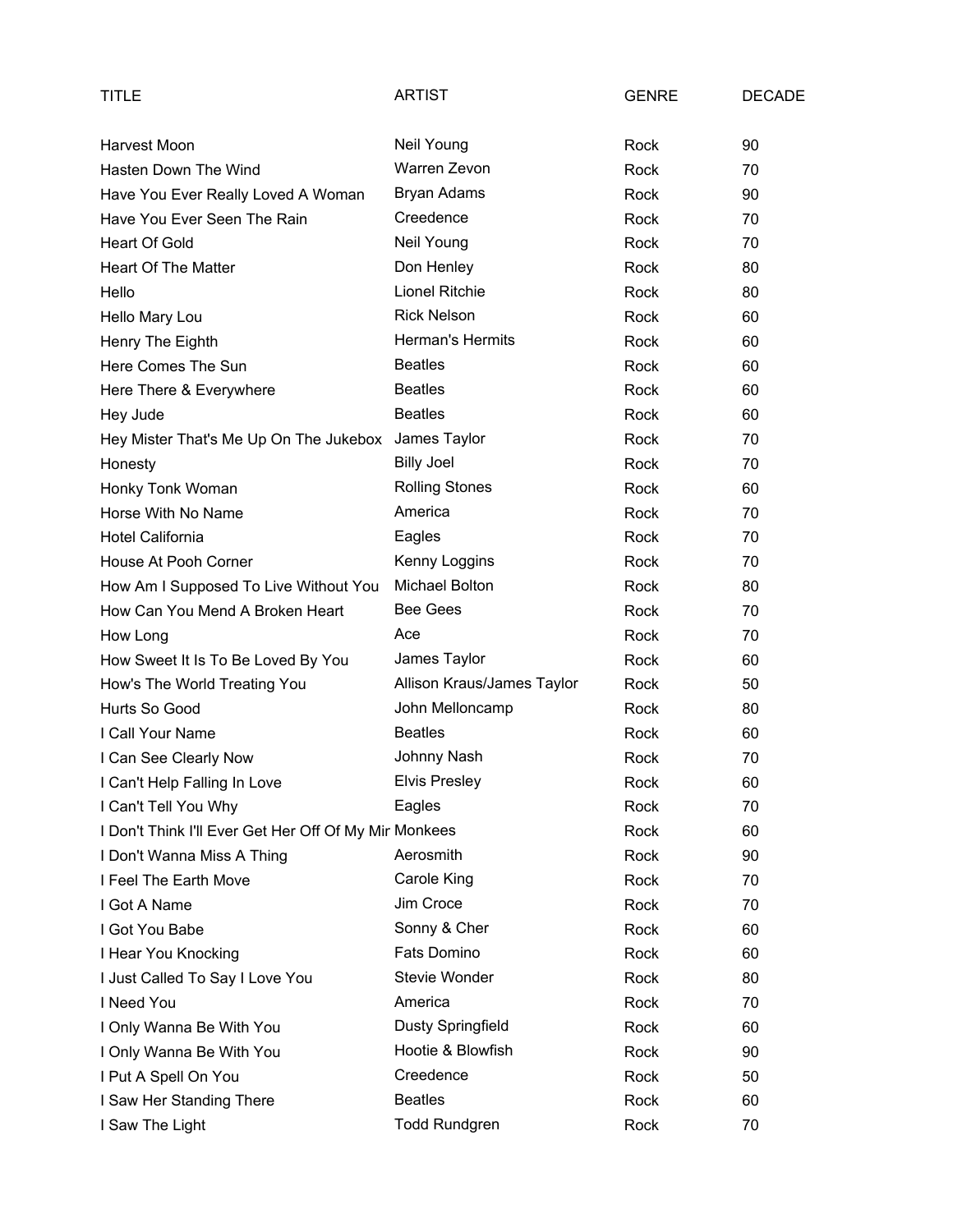| TITLE                                 | <b>ARTIST</b>            | <b>GENRE</b> | <b>DECADE</b> |
|---------------------------------------|--------------------------|--------------|---------------|
| I Say A Little Prayer For You         | Dionne Warwick           | Rock         | 60            |
| I Started A Joke                      | <b>Bee Gees</b>          | Rock         | 60            |
| I Think Were Alone Now                | Tommy James              | Rock         | 60            |
| I Wanna Be With You                   | Raspberries              | Rock         | 70            |
| I Want Love                           | Elton John               | Rock         | 2000          |
| I Will                                | <b>Beatles</b>           | Rock         | 60            |
| I'd Really Love To See You Tonight    | Dan Seals                | Rock         | 70            |
| I'll Be Back                          | <b>Beatles</b>           | Rock         | 60            |
| I'll Be Your Baby Tonight             | Bob Dylan                | Rock         | 60            |
| I'll Have To Say I Love You In A Song | Jim Croce                | Rock         | 70            |
| I'm A Believer                        | Monkees                  | Rock         | 60            |
| I'm Down                              | <b>Beatles</b>           | Rock         | 60            |
| I'm Happy Just To Dance With You      | <b>Beatles</b>           | Rock         | 60            |
| I'm Into Something Good               | Herman's Hermits         | Rock         | 60            |
| I'm Not In Love                       | 10CC                     | Rock         | 70            |
| I'm Telling You Know                  | Freddie & Dreamers       | Rock         | 60            |
| I'm Walkin                            | <b>Rick Nelson</b>       | Rock         | 50            |
| If I Fell                             | <b>Beatles</b>           | Rock         | 60            |
| If Not For You                        | Bob Dylan                | Rock         | 70            |
| If You Could Read My Mind             | Gordon Lightfoot         | Rock         | 70            |
| Imagine                               | John Lennon              | Rock         | 70            |
| In My Life                            | <b>Beatles</b>           | Rock         | 60            |
| It's A Heartache                      | <b>Bonnie Tyler</b>      | Rock         | 70            |
| It's All Over Now                     | <b>Rolling Stones</b>    | Rock         | 60            |
| It's Cold Outside                     | Choir                    | Rock         | 60            |
| It's In His Kiss                      | Cher                     | Rock         | 60            |
| It's My Party                         | Leslie Gore              | Rock         | 60            |
| It's Now Or Never                     | <b>Elvis Presley</b>     | Rock         | 60            |
| It's So Easy To Fall In Love          | Linda Rondstat           | Rock         | 70            |
| It's Still Rock n Roll To Me          | <b>Billy Joel</b>        | Rock         | 80            |
| It's Too Late                         | Carole King              | Rock         | 70            |
| Jailhouse Rock                        | <b>Elvis Presley</b>     | Rock         | 50            |
| Jealous Guy                           | John Lennon              | Rock         | 70            |
| Johnny Angel                          | Shelly Fabre             | Rock         | 60            |
| Joy To The World                      | Three Dog Night          | Rock         | 70            |
| Just A Song Before I Go               | Crosby Stills Nash       | Rock         | 70            |
| Just One Look                         | Hollies                  | Rock         | 60            |
| Kansas City                           | <b>Beatles</b>           | Rock         | 60            |
| Keep On Rocking Me Baby               | <b>Steve Miller Band</b> | Rock         | 70            |
| Killing Me Softly                     | Roberta Flack            | Rock         | 70            |
| Kodachrome                            | Paul Simon               | Rock         | 70            |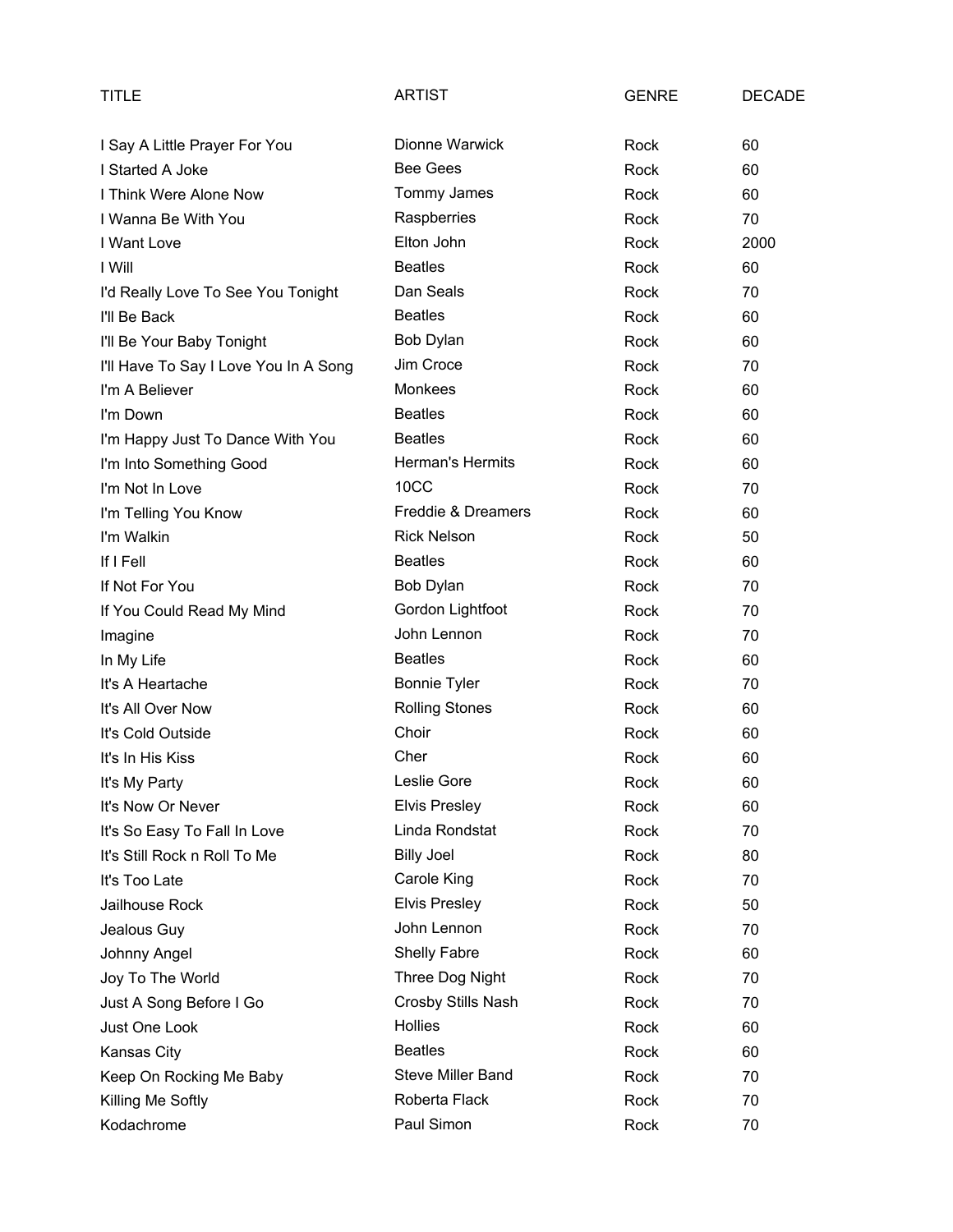| TITLE                             | <b>ARTIST</b>           | <b>GENRE</b> | <b>DECADE</b> |
|-----------------------------------|-------------------------|--------------|---------------|
| Lady Of The Island                | Crosby Stills Nash      | Rock         | 60            |
| Landslide                         | Fleetwood Mac           | Rock         | 70            |
| Laugh Laugh                       | <b>Beau Brummels</b>    | Rock         | 60            |
| Laughter In The Rain              | Neil Sedaka             | Rock         | 70            |
| Lay Down Sally                    | Eric Clapton            | Rock         | 70            |
| Leader Of The Band                | Dan Fogelberg           | Rock         | 80            |
| Lean On Me                        | <b>Bill Withers</b>     | Rock         | 70            |
| Let It Be                         | <b>Beatles</b>          | Rock         | 60            |
| Let It Be Me                      | <b>Everley Brothers</b> | Rock         | 50            |
| Lights                            | Journey                 | Rock         | 70            |
| Listen To The Music               | Doobie Brothers         | Rock         | 70            |
| Locomotion                        | Little Eva              | Rock         | 60            |
| Lodi                              | Creedence               | Rock         | 60            |
| Lonely People                     | America                 | Rock         | 70            |
| Long Cool Woman                   | <b>Hollies</b>          | Rock         | 70            |
| Long Train Running                | Doobie Brothers         | Rock         | 70            |
| Look Through Any Window           | <b>Hollies</b>          | Rock         | 60            |
| Lookin Out My Back Door           | Creedence               | Rock         | 70            |
| Love                              | John Lennon             | Rock         | 70            |
| Love Grows Where My Rosemary Goes | Edison Lighthouse       | Rock         | 70            |
| Love So Right                     | <b>Bee Gees</b>         | Rock         | 70            |
| Love Song                         | Kenny Loggins           | Rock         | 70            |
| Love Takes Time                   | Orleans                 | Rock         | 70            |
| Love The One You're With          | <b>Steven Stills</b>    | Rock         | 70            |
| Love Will Keep Us Alive           | Eagles                  | Rock         | 90            |
| Lover's Concerto                  | Toys                    | Rock         | 60            |
| Lucille                           | Little Richard          | Rock         | 50            |
| Lying Eyes                        | Eagles                  | Rock         | 70            |
| Make It Home                      | Frank Marzano           | Rock         | 2010          |
| Make it With You                  | <b>Bread</b>            | Rock         | 70            |
| Make Me Lose Control              | Eric Carmen             | Rock         | 80            |
| Marry Me                          | Train                   | Rock         | 2000          |
| Matchbox                          | <b>Beatles</b>          | Rock         | 60            |
| Maybelline                        | <b>Chuck Berry</b>      | Rock         | 50            |
| Me & Julio                        | Paul Simon              | Rock         | 70            |
| Me And My Arrow                   | Neilson                 | Rock         | 60            |
| Medicine Jar                      | Wings                   | Rock         | 70            |
| Memphis                           | <b>Chuck Berry</b>      | Rock         | 50            |
| Michelle                          | <b>Beatles</b>          | Rock         | 60            |
| Midnight Blue                     | Melissa Manchester      | Rock         | 70            |
| <b>Mighty Quinn</b>               | Manfred Mann            | Rock         | 60            |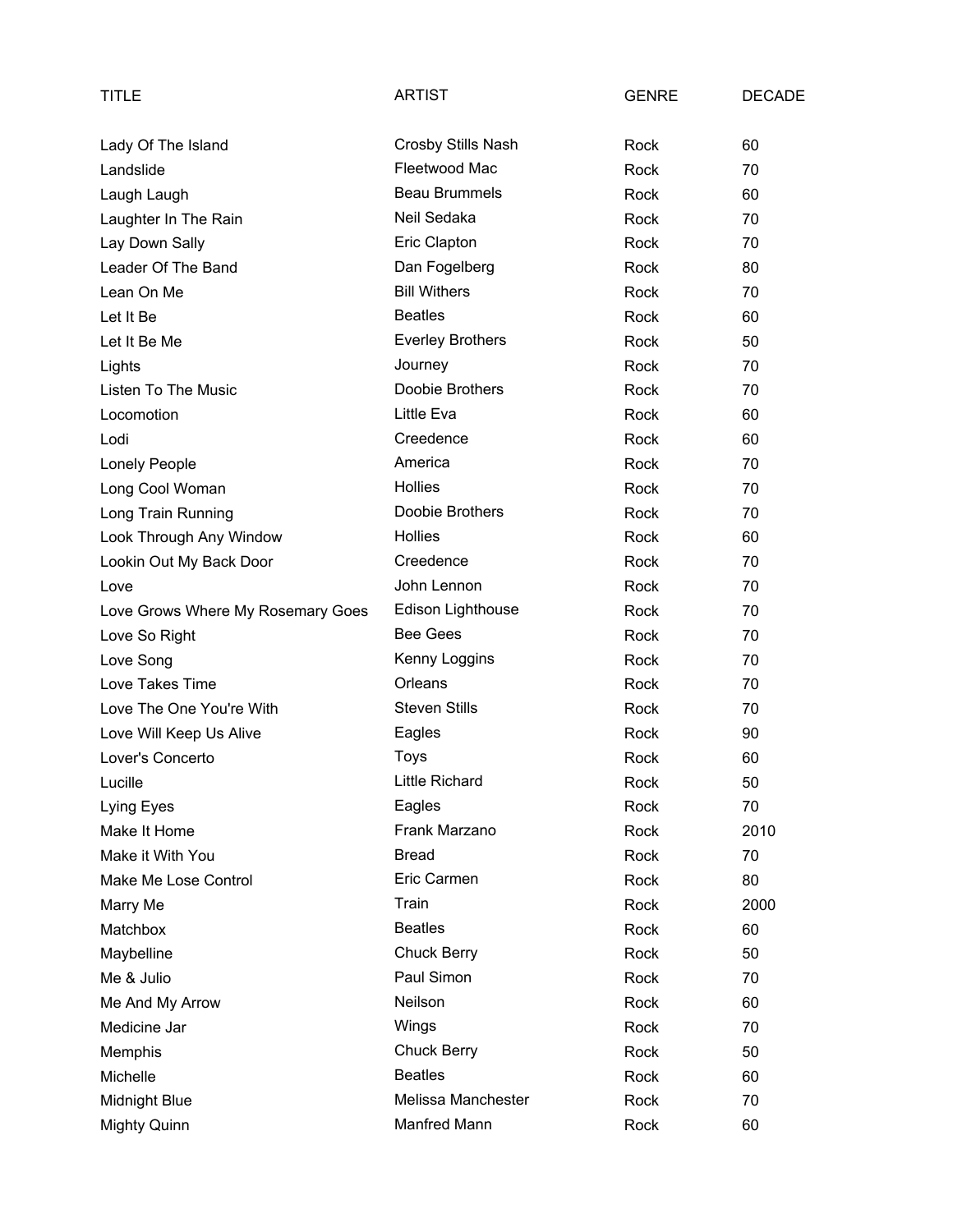| <b>TITLE</b>          | <b>ARTIST</b>            | <b>GENRE</b> | <b>DECADE</b> |
|-----------------------|--------------------------|--------------|---------------|
| Mockingbird           | Carly Simon/James Taylor | Rock         | 70            |
| Mony Mony             | Tommy James              | Rock         | 60            |
| Morning Has Broken    | <b>Cat Stevens</b>       | Rock         | 70            |
| Mountain Of Love      | <b>Johnny Rivers</b>     | Rock         | 60            |
| Mr. Bojangles         | Nitty Gritty Dirt Band   | Rock         | 70            |
| Mr. Dieingly Sad      | <b>Critters</b>          | Rock         | 60            |
| Mrs. Robinson         | Simon & Garfunkel        | Rock         | 60            |
| Mull Of Kintyre       | Paul McCartney           | Rock         | 70            |
| <b>Muskrat Love</b>   | America                  | Rock         | 70            |
| <b>Mustang Sally</b>  | <b>Wilson Pickett</b>    | Rock         | 60            |
| My Boy Lollipop       | <b>Millie Small</b>      | Rock         | 50            |
| My Girl               | Temptations              | Rock         | 60            |
| My Guy                | Mary Wells               | Rock         | 60            |
| My Love               | Paul McCartney           | Rock         | 70            |
| My My Hey Hey         | Neil Young               | Rock         | 70            |
| My Pledge Of Love     | Joe Jeffery              | Rock         | 60            |
| My Romance            | James Taylor             | Rock         | 30            |
| Nature's Way          | Spirit                   | Rock         | 70            |
| <b>New Orleans</b>    | <b>Blues Brothers</b>    | Rock         | 90            |
| Nights In White Satin | <b>Moody Blues</b>       | Rock         | 60            |
| Nights On Broadway    | <b>Bee Gees</b>          | Rock         | 70            |
| No Matter What        | Badfinger                | Rock         | 70            |
| No Reply              | <b>Beatles</b>           | Rock         | 60            |
| Nobody Knows          | Raspberries              | Rock         | 70            |
| Norwegian Wood        | <b>Beatles</b>           | Rock         | 60            |
| Now & Forever         | <b>Richard Marx</b>      | Rock         | 90            |
| Nowhere Man           | <b>Beatles</b>           | Rock         | 60            |
| Obla Di Obla Da       | <b>Beatles</b>           | Rock         | 60            |
| Octopus' Garden       | <b>Beatles</b>           | Rock         | 60            |
| Oh Boy                | <b>Buddy Holly</b>       | Rock         | 50            |
| Oh Darling            | <b>Beatles</b>           | Rock         | 60            |
| Oh What A Night       | Four Seasons             | Rock         | 70            |
| Ohio                  | Crosby Stills Nash Young | Rock         | 70            |
| Old Man               | Neil Young               | Rock         | 70            |
| One After 909         | <b>Beatles</b>           | Rock         | 60            |
| One Fine Day          | Carole King              | Rock         | 60            |
| Only One              | James Taylor             | Rock         | 80            |
| Open Arms             | Journey                  | Rock         | 80            |
| Operator              | Jim Croce                | Rock         | 70            |
| Our House             | Crosby Stills Nash Young | Rock         | 70            |
| P.S. I Love You       | <b>Beatles</b>           | Rock         | 60            |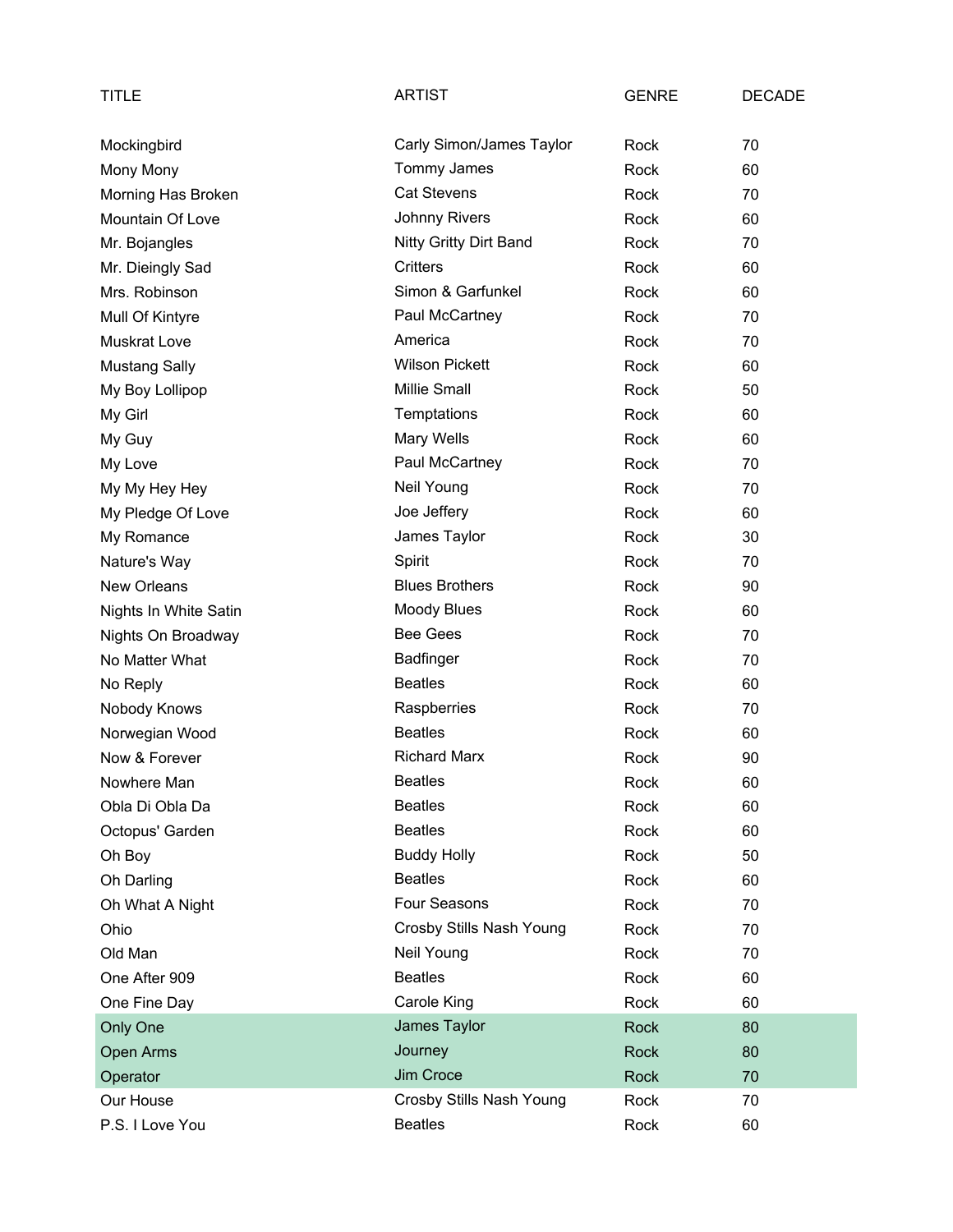| TITLE                           | <b>ARTIST</b>            | <b>GENRE</b> | <b>DECADE</b> |
|---------------------------------|--------------------------|--------------|---------------|
| Paint It Black                  | <b>Rolling Stones</b>    | Rock         | 60            |
| <b>Passionate Kisses</b>        | Mary Chapin Carpenter    | Rock         | 90            |
| Peaceful Easy Feeling           | Eagles                   | Rock         | 70            |
| Pieces Of Paper                 | Sam Hyman                | Rock         | 2000          |
| Pink Cadillac                   | <b>Bruce Springsteen</b> | Rock         | 80            |
| Please Mr. Postman              | <b>Beatles</b>           | Rock         | 60            |
| Please Please Me                | <b>Beatles</b>           | Rock         | 60            |
| Poor Pitiful Me                 | Linda Rondstat           | Rock         | 70            |
| Poor Side Of Town               | <b>Johnny Rivers</b>     | Rock         | 60            |
| Pretty Woman                    | Roy Orbison              | Rock         | 60            |
| Purple Rain                     | Prince                   | Rock         | 80            |
| Put a Little Love In Your Heart | Jackie DeShannon         | Rock         | 60            |
| Rainy Days & Mondays            | Carpenters               | Rock         | 70            |
| Rapid Roy                       | Jim Croce                | Rock         | 70            |
| Red Rubber Ball                 | Cyrkle                   | Rock         | 60            |
| <b>Return To Sender</b>         | <b>Elvis Presley</b>     | Rock         | 60            |
| Revolution                      | <b>Beatles</b>           | Rock         | 60            |
| Rhythm Of The Falling Rain      | Dan Fogleberg            | Rock         | 60            |
| Rock & Roll Heaven              | <b>Righteous Bros</b>    | Rock         | 70            |
| Rocket Man                      | Elton John               | Rock         | 70            |
| Rockin Pneumonia                | <b>Johnny Rivers</b>     | Rock         | 70            |
| Rocky Racoon                    | <b>Beatles</b>           | Rock         | 60            |
| Run Around Sue                  | Dion                     | Rock         | 60            |
| Run To Me                       | <b>Bee Gees</b>          | Rock         | 70            |
| Same Auld Lang Syne             | Dan Fogleberg            | Rock         | 80            |
| Sara Smile                      | Hall & Oates             | Rock         | 70            |
| Satisfaction                    | <b>Rolling Stones</b>    | Rock         | 60            |
| Save The Last Dance For Me      | <b>Drifters</b>          | Rock         | 60            |
| Save Your Heart For Me          | Gary Lewis/Playboys      | Rock         | 60            |
| Say Something                   | <b>Great Big World</b>   | Rock         | 2010          |
| Secret Agent Man                | <b>Johnny Rivers</b>     | Rock         | 60            |
| Seven Bridges Road              | Eagles                   | Rock         | 80            |
| Shambala                        | Three Dog Night          | Rock         | 70            |
| She Will Be Loved               | Maroon 5                 | Rock         | 2000          |
| She's A Woman                   | <b>Beatles</b>           | Rock         | 60            |
| She's Always A Woman To Me      | <b>Billy Joel</b>        | Rock         | 70            |
| She's Got A Way                 | <b>Billy Joel</b>        | Rock         | 70            |
| She's Not There                 | Zombies                  | Rock         | 60            |
| Should I Wait                   | Raspberries              | Rock         | 70            |
| Show Me The Way                 | Peter Frampton           | Rock         | 70            |
| Shower The People               | James Taylor             | Rock         | 70            |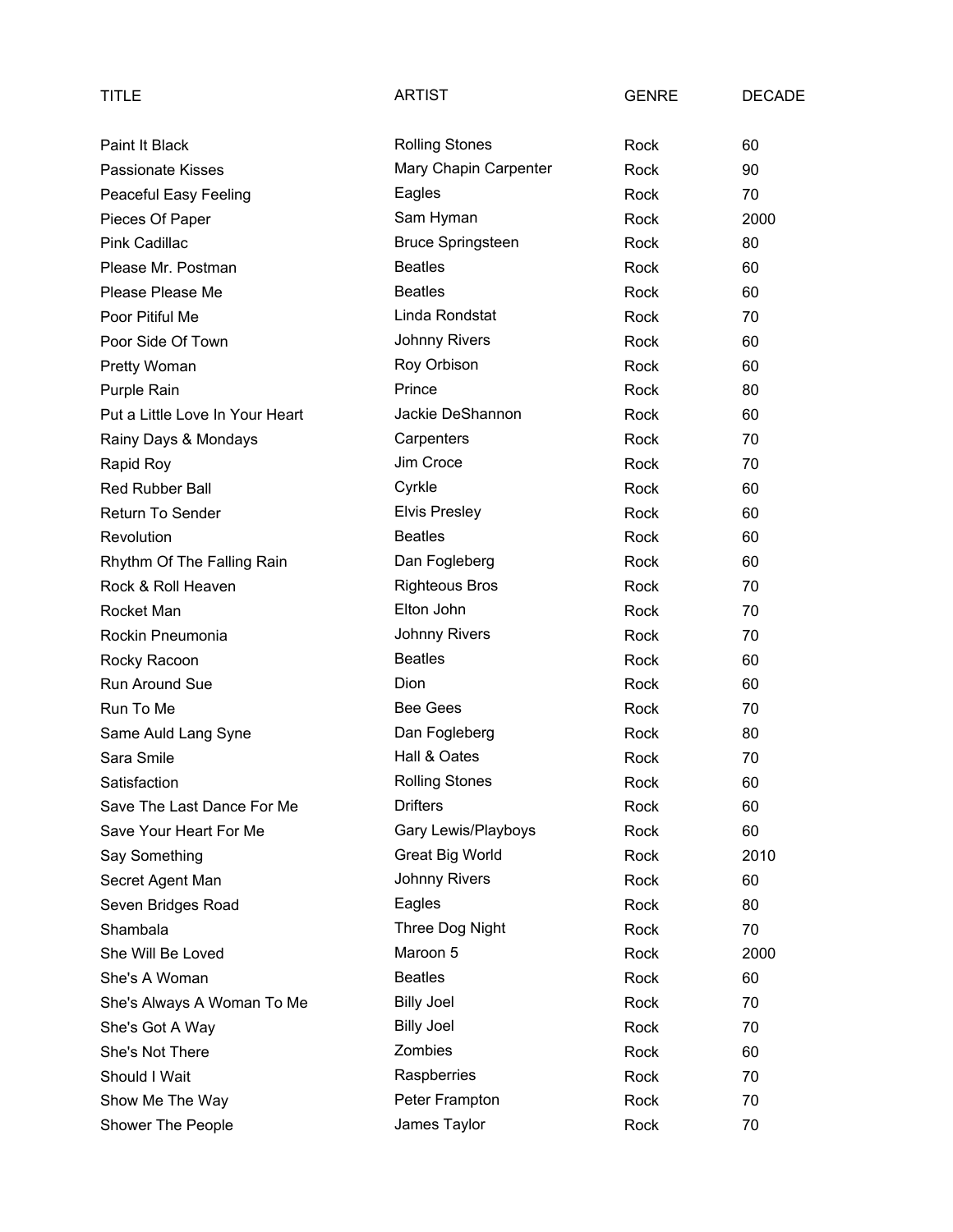| <b>TITLE</b>                    | <b>ARTIST</b>         | <b>GENRE</b> | <b>DECADE</b> |
|---------------------------------|-----------------------|--------------|---------------|
| <b>Signed Sealed Delivered</b>  | Stevie Wonder         | Rock         | 70            |
| Silver Threads & Golden Needles | Linda Rondstat        | Rock         | 70            |
| Slow Down                       | <b>Beatles</b>        | Rock         | 60            |
| Smile A Little Smile For Me     | <b>Flying Machine</b> | Rock         | 60            |
| Some Kind Of Wonderful          | <b>Grand Funk</b>     | Rock         | 70            |
| Somebody's Baby                 | Jackson Brown         | Rock         | 80            |
| Someday Someway                 | Marshall Crenshaw     | Rock         | 80            |
| Something                       | <b>Beatles</b>        | Rock         | 60            |
| Sounds Of Silence               | Simon & Garfunkel     | Rock         | 60            |
| Spooky                          | <b>Classics IV</b>    | Rock         | 60            |
| Still The One                   | Orleans               | Rock         | 70            |
| StrawberryFields                | <b>Beatles</b>        | <b>Rock</b>  | 60            |
| Stuck In The Middle With You    | <b>Stealers Wheel</b> | Rock         | 70            |
| <b>Summer Breeze</b>            | Seals and Crofts      | Rock         | 70            |
| Sundown                         | Gordon Lightfoot      | Rock         | 70            |
| Sunshine                        | Jonathan Edwards      | Rock         | 70            |
| Superstar                       | Carpenters            | Rock         | 70            |
| Surfing USA                     | Beach Boys            | Rock         | 60            |
| Sweet Baby James                | James Taylor          | Rock         | 70            |
| <b>Sweet Caroline</b>           | Neil Diamond          | Rock         | 60            |
| Sweet Home Alabama              | Lynard Skynard        | Rock         | 70            |
| Take Good Care Of My Baby       | <b>Bobby Vee</b>      | Rock         | 60            |
| Take It Easy                    | Eagles                | Rock         | 70            |
| Take It To The Limit            | Eagles                | Rock         | 70            |
| Taking Care Of Business         | <b>BTO</b>            | Rock         | 70            |
| Talking In Your Sleep           | Romantics             | Rock         | 80            |
| Tears In Heaven                 | Eric Clapton          | Rock         | 90            |
| <b>Temptation Eyes</b>          | Grassroots            | Rock         | 70            |
| <b>Tequila Sunrise</b>          | Eagles                | Rock         | 70            |
| That'll Be The Day              | Linda Rondstat        | Rock         | 50            |
| That's Alright Mama             | <b>Elvis Presley</b>  | Rock         | 50            |
| That's Rock & Roll              | Eric Carmen           | Rock         | 70            |
| The Authority Song              | John Mellancamp       | Rock         | 80            |
| The Boxer                       | Simon & Garfunkel     | Rock         | 70            |
| The End Of The World            | <b>Skeeter Davis</b>  | Rock         | 60            |
| The Family Tree                 | Venice                | Rock         | 90            |
| The Letter                      | <b>Boxtops</b>        | Rock         | 60            |
| The Monster Mash                | <b>Bobby Boris</b>    | Rock         | 60            |
| The Twist                       | Chubby Checker        | Rock         | 60            |
| The Way                         | Fastball              | Rock         | 90            |
| There's A Kind Of Hush          | Herman's Hermits      | Rock         | 60            |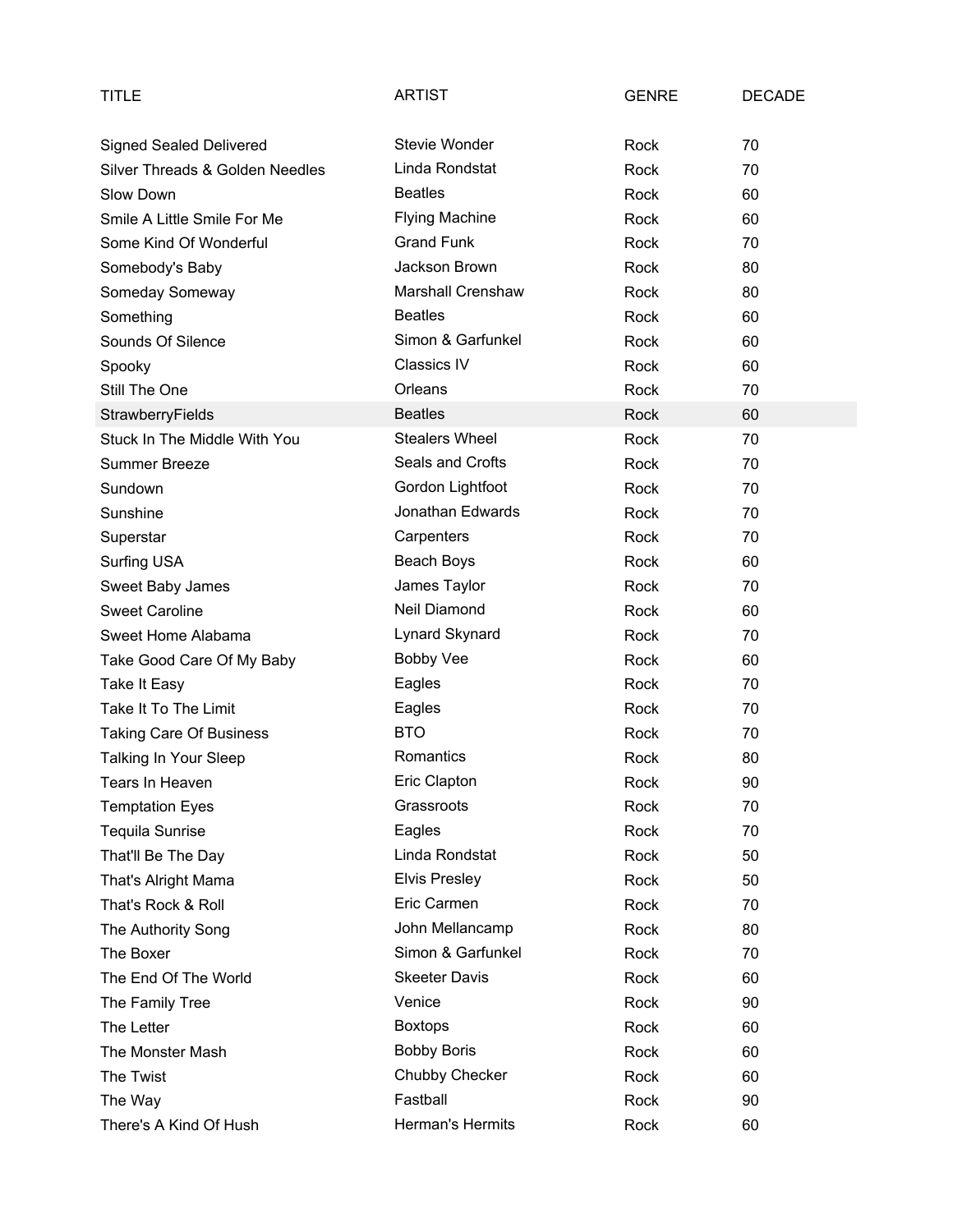| TITLE                              | ARTIST                   | <b>GENRE</b> | <b>DECADE</b> |
|------------------------------------|--------------------------|--------------|---------------|
| These Boots Are Made For Walkin    | Nancy Sinatra            | Rock         | 60            |
| Things We Said Today               | <b>Beatles</b>           | Rock         | 60            |
| <b>Third Rate Romance</b>          | Amazing Rhythm Aces      | Rock         | 70            |
| This Boy                           | <b>Beatles</b>           | Rock         | 60            |
| This Night Won't Last Forever      | Michael Johnson          | Rock         | 70            |
| <b>Ticket To Ride</b>              | <b>Beatles</b>           | Rock         | 60            |
| Till There Was You                 | <b>Beatles</b>           | Rock         | 60            |
| To Love Somebody                   | Bee Gees                 | Rock         | 60            |
| Top Of The World                   | Carpenters               | Rock         | 70            |
| <b>Traveling Man</b>               | <b>Rick Nelson</b>       | Rock         | 60            |
| True Love Ways                     | <b>Buddy Holly</b>       | Rock         | 60            |
| Turn The Page                      | <b>Bob Seger</b>         | Rock         | 70            |
| <b>Tutti Frutti</b>                | <b>Little Richard</b>    | Rock         | 50            |
| Twist & Shout                      | <b>Beatles</b>           | Rock         | 60            |
| <b>Unchained Melody</b>            | <b>Righteous Bros</b>    | Rock         | 60            |
| <b>Under The Boardwalk</b>         | <b>Drifters</b>          | Rock         | 60            |
| Up On A Roof                       | James Taylor             | Rock         | 70            |
| Venus                              | Shocking Blue            | Rock         | 70            |
| <b>Walk Away Renee</b>             | Left Banke               | Rock         | 60            |
| <b>Walking The Dog</b>             | <b>Rufus Thomas</b>      | Rock         | 60            |
| We Can Work It Out                 | <b>Beatles</b>           | Rock         | 60            |
| We'll Sing In The Sunshine         | <b>Gale Garnett</b>      | Rock         | 60            |
| We're All Alone                    | Rita Cooledge            | Rock         | 70            |
| We've Only Just Begun              | Carpenters               | Rock         | 70            |
| What A Wonderful World It Would Be | Sam Cooke                | Rock         | 60            |
| What Am I Doing Hanging Round      | Monkees                  | Rock         | 60            |
| What I Like About You              | Romantics                | Rock         | 80            |
| What The World Needs Now           | Jackie DeShannon         | Rock         | 60            |
| When I Get Over You                | Venice                   | Rock         | 90            |
| When I'm Sixty Four                | <b>Beatles</b>           | Rock         | 60            |
| When Will I Be Loved               | Linda Rondstat           | Rock         | 70            |
| While My Guitar Gently Weeps       | <b>Beatles</b>           | Rock         | 60            |
| <b>Wild Fire</b>                   | Michael Martin Murphey   | Rock         | 70            |
| <b>Wild Nights</b>                 | Van Morrison             | Rock         | 90            |
| Wild Thing                         | Troggs                   | Rock         | 60            |
| Wild World                         | <b>Cat Stevens</b>       | Rock         | 70            |
| Will You Still Love Me Tomorrow    | Carole King              | Rock         | 60            |
| Wishing & Hoping                   | <b>Dusty Springfield</b> | Rock         | 60            |
| Wishing You Were Here              | Chicago                  | Rock         | 70            |
| With A Litte Help From My Friends  | <b>Beatles</b>           | Rock         | 60            |
| With You In My Life                | Raspberries              | Rock         | 70            |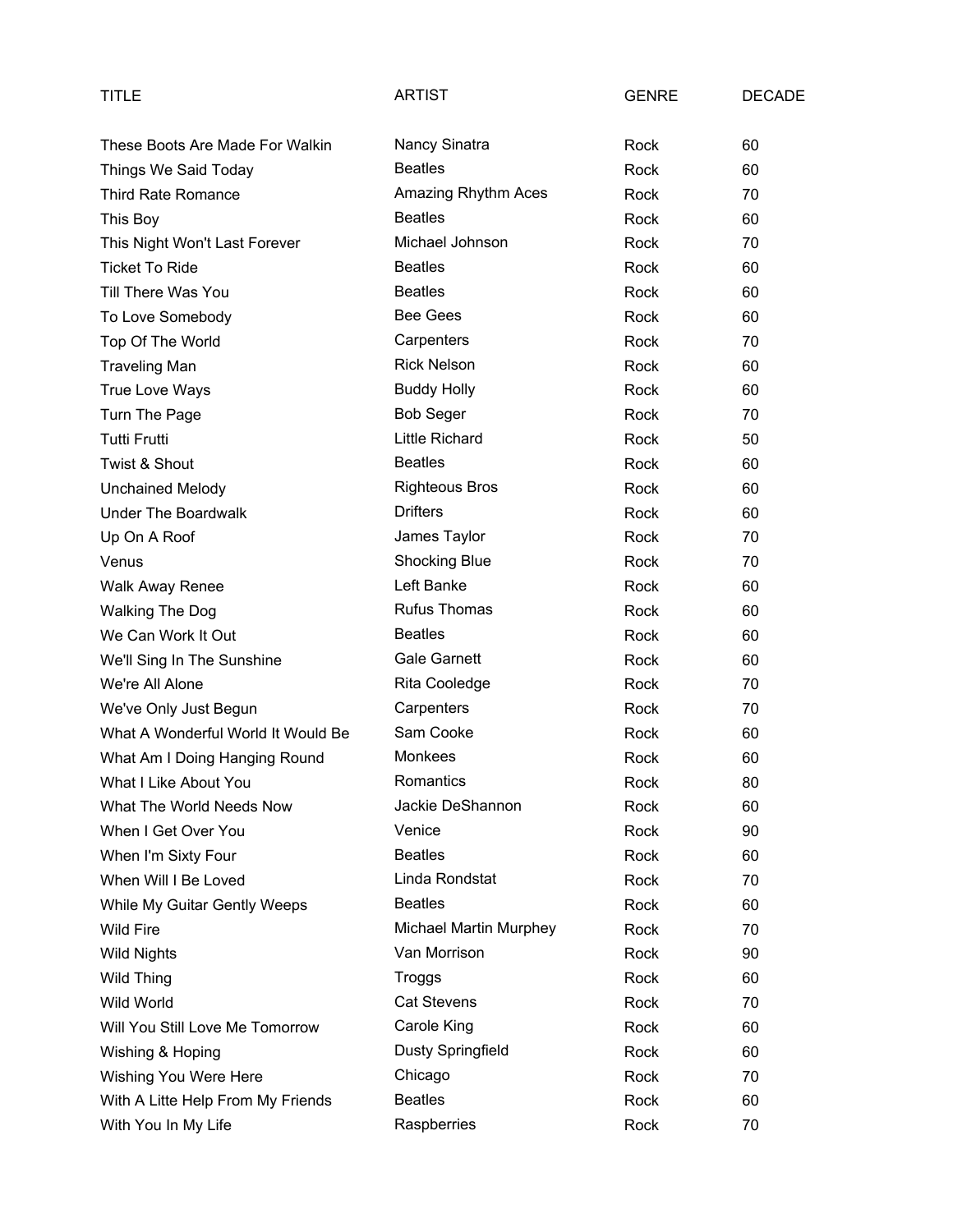| TITLE                             | <b>ARTIST</b>            | <b>GENRE</b> | <b>DECADE</b> |
|-----------------------------------|--------------------------|--------------|---------------|
| <b>Without You</b>                | Nielson                  | Rock         | 70            |
| Woman                             | John Lennon              | Rock         | 80            |
| Won't Back Down                   | Tom Petty                | Rock         | 80            |
| Won't Go Home Without You         | Maroon 5                 | Rock         | 2000          |
| <b>Wonderful Tonight</b>          | Eric Clapton             | Rock         | 70            |
| Words                             | <b>Bee Gees</b>          | Rock         | 60            |
| Working At The Car Wash Blues     | Jim Croce                | Rock         | 70            |
| <b>Working Class Hero</b>         | John Lennon              | Rock         | 70            |
| <b>Working For A Living</b>       | Huey Lewis & The News    | Rock         | 80            |
| Working My Way Back To You        | Four Seasons             | Rock         | 60            |
| World Without Love                | Peter & Gordon           | Rock         | 60            |
| <b>Yellow Submarine</b>           | <b>Beatles</b>           | Rock         | 60            |
| Yesterday                         | <b>Beatles</b>           | Rock         | 60            |
| <b>Yesterday Once More</b>        | Carpenters               | Rock         | 70            |
| You Are The Woman                 | Firefall                 | Rock         | 70            |
| You Can Close Your Eyes           | James Taylor             | Rock         | 70            |
| You Can Do Magic                  | America                  | Rock         | 80            |
| You Can't Do That                 | <b>Beatles</b>           | Rock         | 60            |
| You Can't Hurry Love              | <b>Dixie Chicks</b>      | Rock         | 90            |
| You May Be Right                  | <b>Billy Joel</b>        | Rock         | 80            |
| You Really Got A Hold On Me       | <b>Beatles</b>           | Rock         | 60            |
| You Tell Me How This Song Ends    | <b>Andrew Gold</b>       | Rock         | 90            |
| You're No Good                    | Linda Rondstat           | Rock         | 70            |
| You're So Vain                    | CarlySimon               | Rock         | 70            |
| You're The One                    | Vogues                   | Rock         | 60            |
| You're The One That I Want        | Olivia Newton John       | Rock         | 80            |
| You've Got A Friend               | James Taylor             | Rock         | 70            |
| You've Got To Hide Your Love Away | <b>Beatles</b>           | Rock         | 60            |
| You've Lost That Loving Feeling   | <b>Rightous Brothers</b> | Rock         | 60            |
| Younger Girl                      | Lovin Spoonful           | Rock         | 60            |
| Your Song                         | Elton John               | Rock         | 70            |
| Ain't She Sweet                   | Standard                 | Senior       | 20            |
| Babyface                          | Standard                 | Senior       | 50            |
| Bye Bye Blackbird                 | Standard                 | Senior       | 20            |
| Five Foot Two                     | Standard                 | Senior       | 20            |
| In The Good Old Summertime        | <b>Connie Francis</b>    | Senior       | 1900          |
| Let Me Call You Sweetheart        | <b>Bing Crosby</b>       | Senior       | 1900          |
| Ma, He's Making Eyes At Me        | Standard                 | Senior       | 20            |
| Margie                            | Standard                 | Senior       | 20            |
| Misty                             | Standard                 | Senior       | 60            |
| My Bonnie                         | Standard                 | Senior       | 1800          |